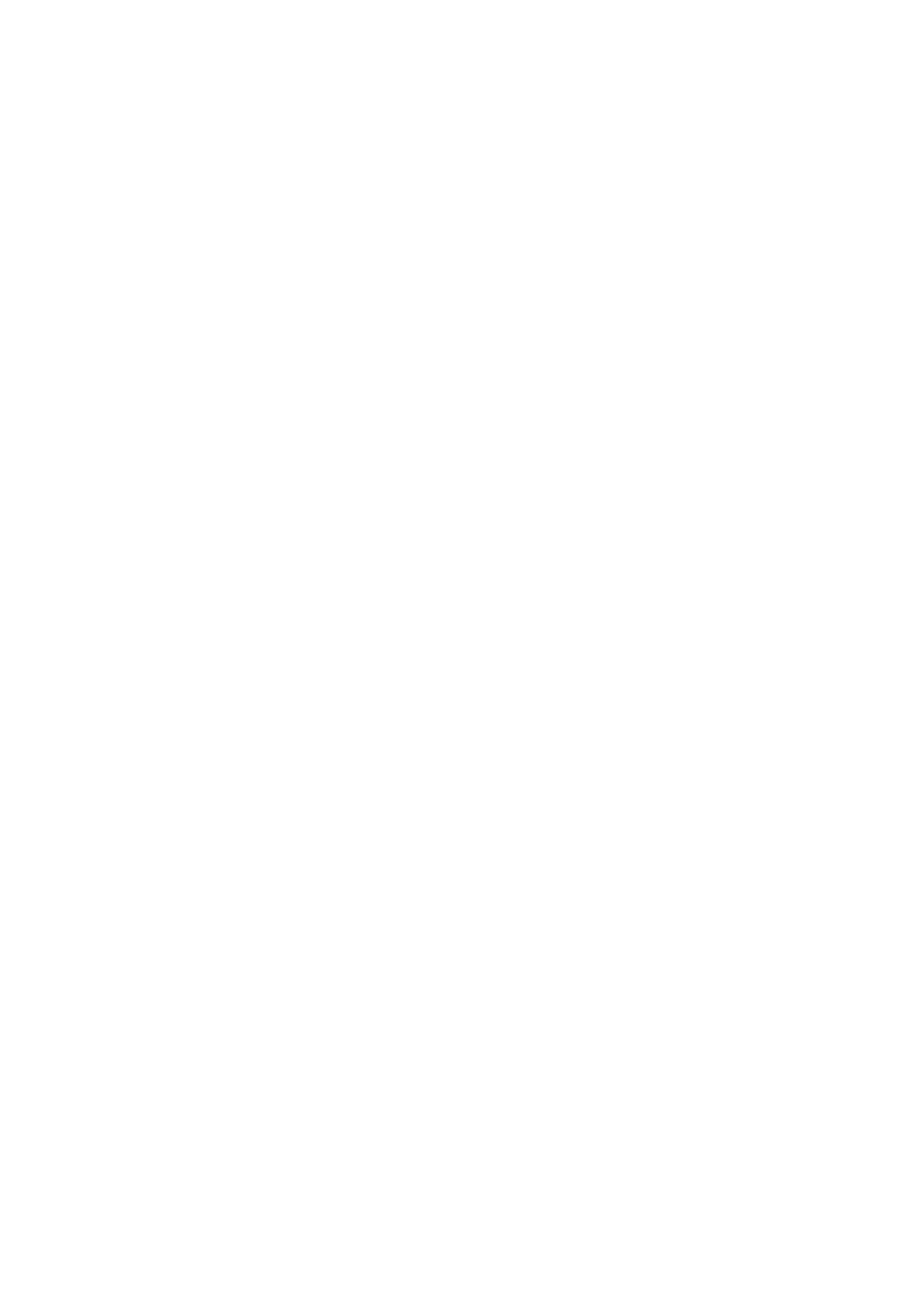**EUROPEAN UNIVERSITY INSTITUTE DEPARTMENT OF LAW**

*Trade Unions in the EU Facing Global Companies: Legal Obstacles and Innovations* 

**MARIE-ANGE MOREAU AND MARÍA ESTHER BLAS LÓPEZ** 

EUI Working Paper LAW No. 2007/27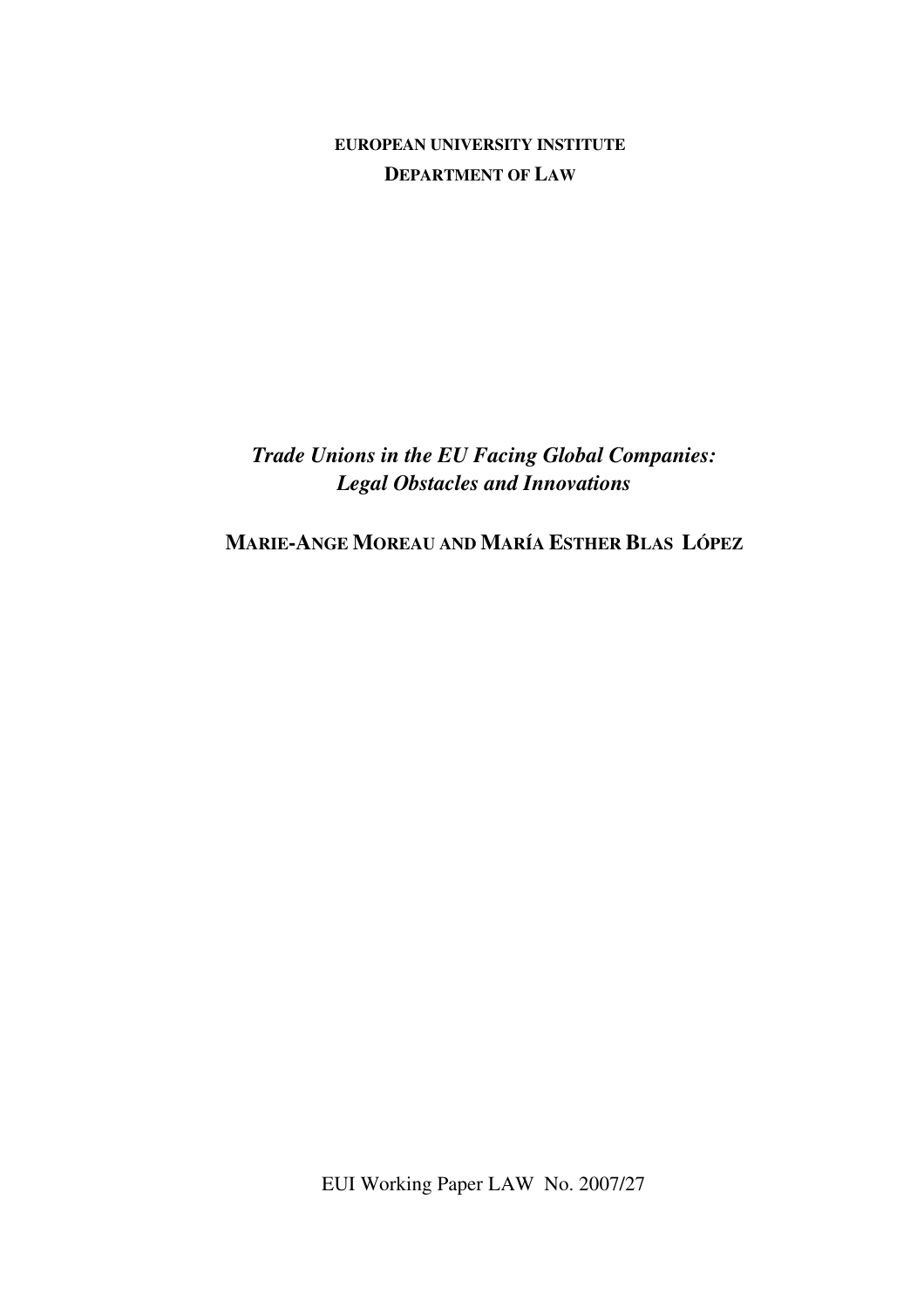This text may be downloaded for personal research purposes only. Any additional reproduction for other purposes, whether in hard copy or electronically, requires the consent of the author(s), editor(s). If cited or quoted, reference should be made to the full name of the author(s), editor(s), the title, the working paper or other series, the year, and the publisher.

The author(s)/editor(s) should inform the Law Department of the EUI if the paper is to be published elsewhere, and should also assume responsibility for any consequent obligation(s).

ISSN 1725-6739

© 2007 Marie-Ange Moreau and María Esther Blas López

Printed in Italy European University Institute Badia Fiesolana I – 50014 San Domenico di Fiesole (FI) Italy

> http://www.eui.eu/ http://cadmus.eui.eu/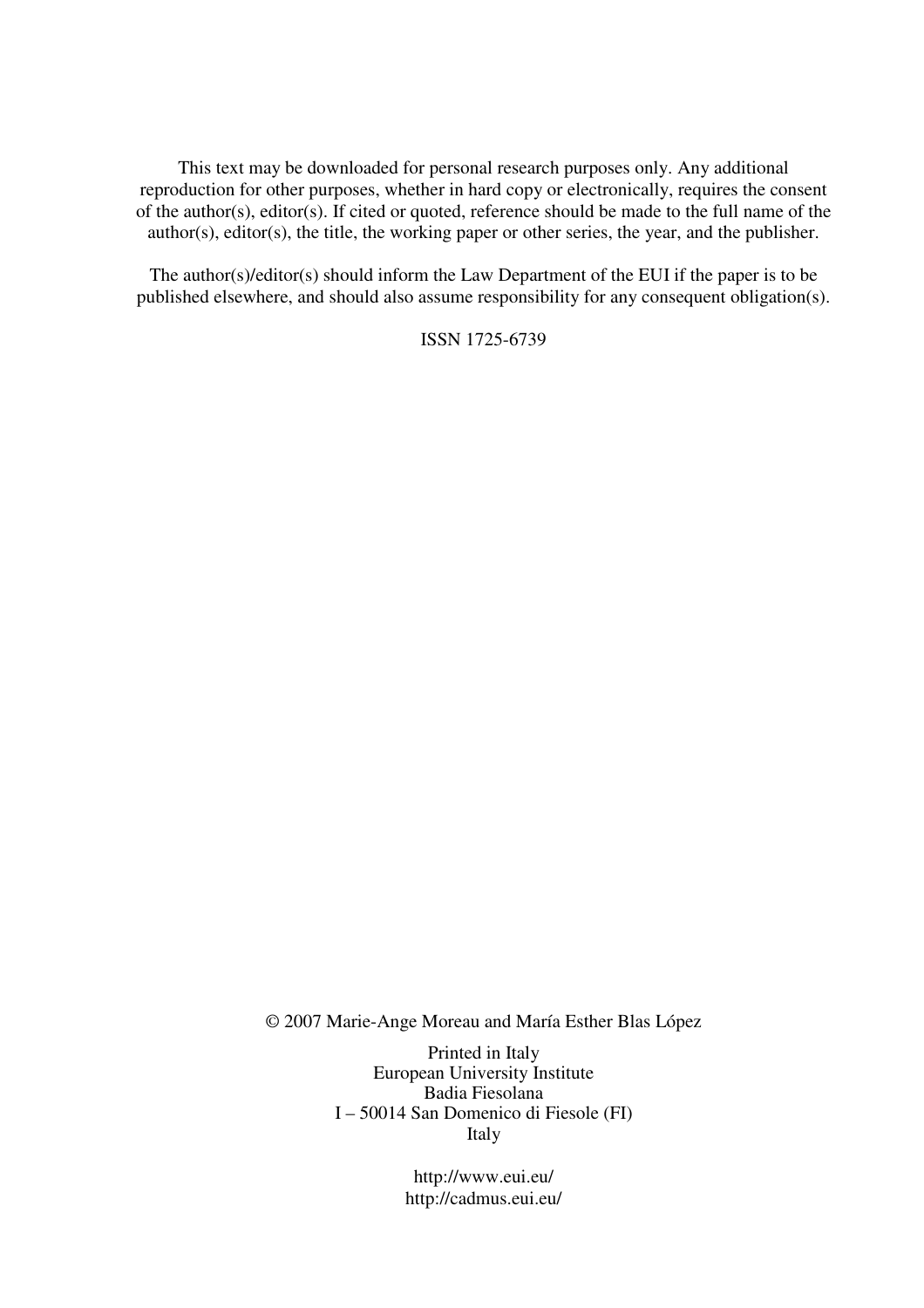#### **Abstract**

In the European Union, a set of legal instruments was developed to enhance social partners' actions. Here, we consider whether these instruments encourage, at Community level, efficient trade union actions in response to the strategies deployed by multinational firms at international level.

In the first part, this paper synthetically illustrates that, despite these positive developments, some considerable legal obstacles remain in the European Union. In contrast, the second part presents some interesting and innovative experiences. A precise evaluation of their results is still difficult to make, because they are related to emerging legal norms whose appropriation by social partners is still in its early stages.

#### **Keywords**

European trade unions – global companies – multinational companies strategies – European social dialogue – trans-national collective bargaining – European Work Council – European Company (SE)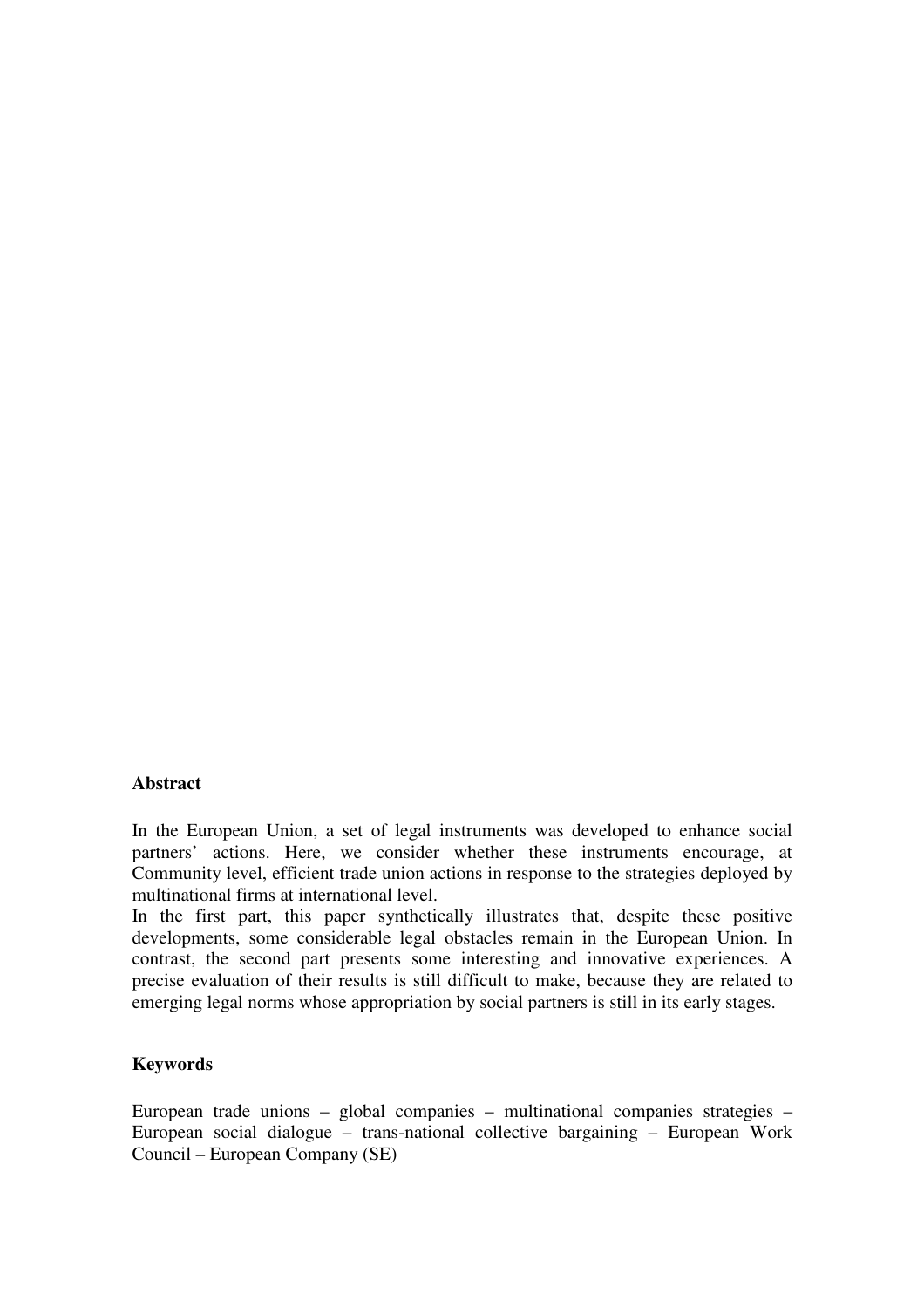# **Table of contents**

|     | Construction on the basis of national representativeness with national                                                                                    |  |
|-----|-----------------------------------------------------------------------------------------------------------------------------------------------------------|--|
|     |                                                                                                                                                           |  |
|     | External and internal barriers hindering a critical ETUC action 3                                                                                         |  |
|     |                                                                                                                                                           |  |
|     | The absence of a clearly defined notion of representativeness4                                                                                            |  |
| 1.2 | Difficulties in taking into account MNC strategies in the framework of the                                                                                |  |
|     |                                                                                                                                                           |  |
|     |                                                                                                                                                           |  |
|     | The transformation of Trade Union's action framework at the                                                                                               |  |
|     |                                                                                                                                                           |  |
| 1.3 | Absence of institutional evolution: no construction of a European                                                                                         |  |
|     |                                                                                                                                                           |  |
|     |                                                                                                                                                           |  |
|     | Difficulty to conciliate with the recognition of the fundamental rights                                                                                   |  |
| 2.1 | Innovative actions in the context of globalisation: supposedly or really such?9<br>New regulation answers: the search for convergence within the European |  |
|     |                                                                                                                                                           |  |
|     |                                                                                                                                                           |  |
|     | Limited participation of the trade unions beyond the elaboration of the                                                                                   |  |
|     |                                                                                                                                                           |  |
|     |                                                                                                                                                           |  |
| 2.2 |                                                                                                                                                           |  |
|     |                                                                                                                                                           |  |
|     | The EWC as a place for a trans-national dialogue, for an international                                                                                    |  |
|     | collective bargaining and for facilitating trans-national actions  12<br>Collective bargaining and European company (SE): a limited                       |  |
|     |                                                                                                                                                           |  |
| 2.3 | Towards the creation of a trans-national bargaining framework? 14                                                                                         |  |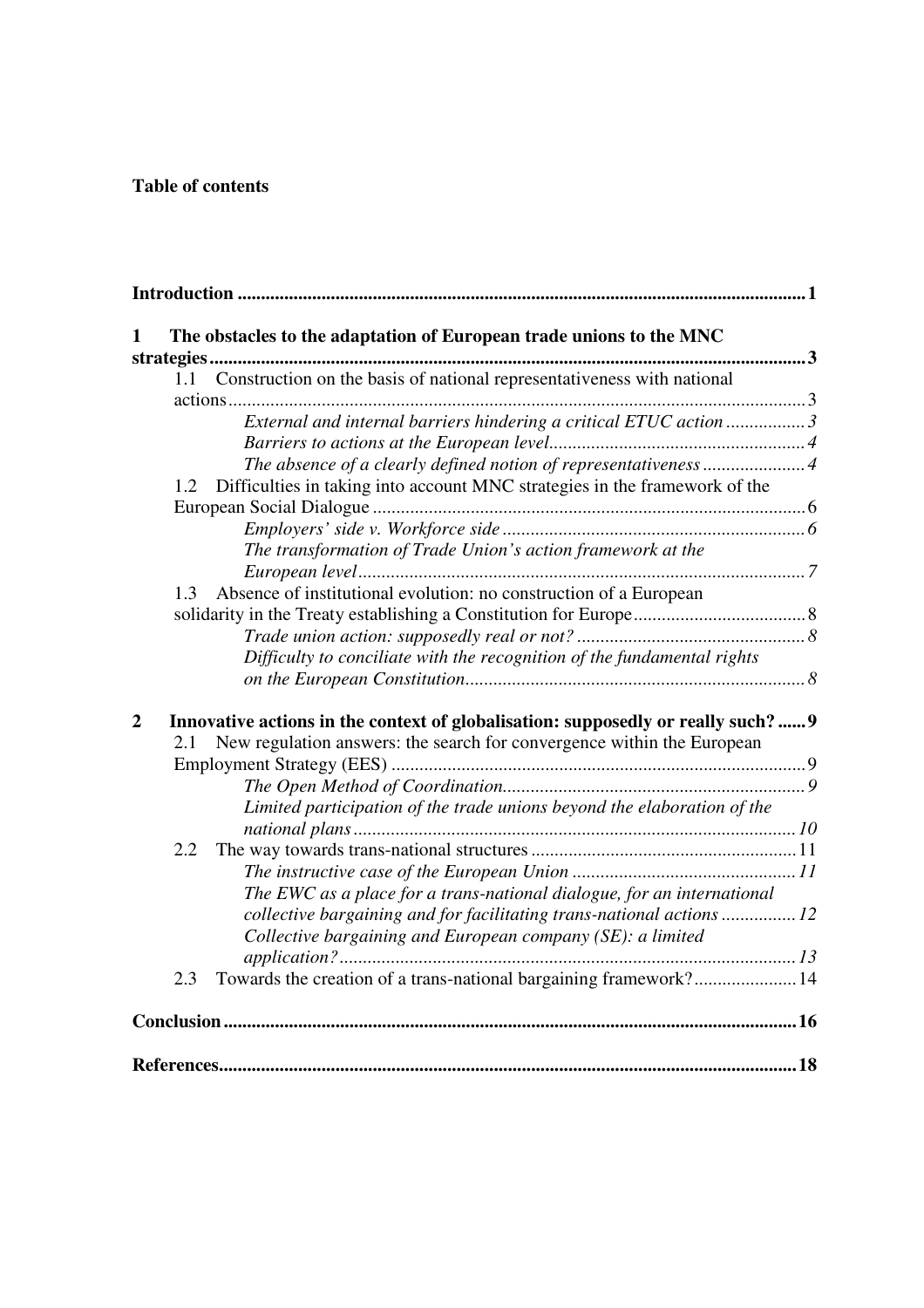# *Trade Unions in the EU Facing Global Companies: Legal Obstacles and Innovations(\*)*

Marie-Ange MOREAU Professor at the European University Institute (Florence), Member of the CRIMT (Montréal)

María Esther BLAS LÓPEZ PhD in Law Lecturer of European Law at the University of Saragossa

#### **Introduction**

 $\overline{a}$ 

Since its beginnings, trade unionism has aimed to have an international dimension. The First International, created in London in 1864, and transferred to New York by Marx, before disappearing in 1876, can be seen as the point of reference which inspired trade unions in their international organisation processes (Landier & Labbé 2004). However, Marx's internationalist ethos 'has repeatedly been contrasted by division and rivalry along ideological and national lines, and in practice the evolution of trade union movements has been intrinsically intertwined with processes of nation-state formation' (Dølvik, 1997a, 9). In other words, trade unions do not evolve separately from either employers' organisations or the State (Mouriaux 1998).

Traditionally, trade unions' actions have been firmly rooted within national territories, and are characterised by dynamics peculiar to workers' communities facing a particular working environment and similar working constraints. Trade unions' national identities explain the high degree of difficulty for a European autonomous trade union action to emerge (Moreau 2002). The specificity of national trade unions' actions also relates to the different historical backgrounds in the field across the European Union (EU) Member States. Hence, trade unions' actions have evolved according to very distinct models: predominance of ideological commitments (e.g. Belgium, Cyprus, France, Italy, Lithuania, Luxembourg, the Netherlands, Portugal or Spain)<sup>1</sup>, of a unique confederation (e.g. United Kingdom, Austria, Greece, Leetonia, Slovakia, Czech

<sup>(\*)</sup>Paper presented *at Global Companies – Global Unions Global Research – Global Campaigns. An International Conference*, ILR School of Industrial and Labour Relations, Cornell University, February 9-11, 2006.

<sup>1</sup> See the special issue on Trade Unions' Representation in Europe, *Chronique Internationale IRES*, n° 68, January 2001.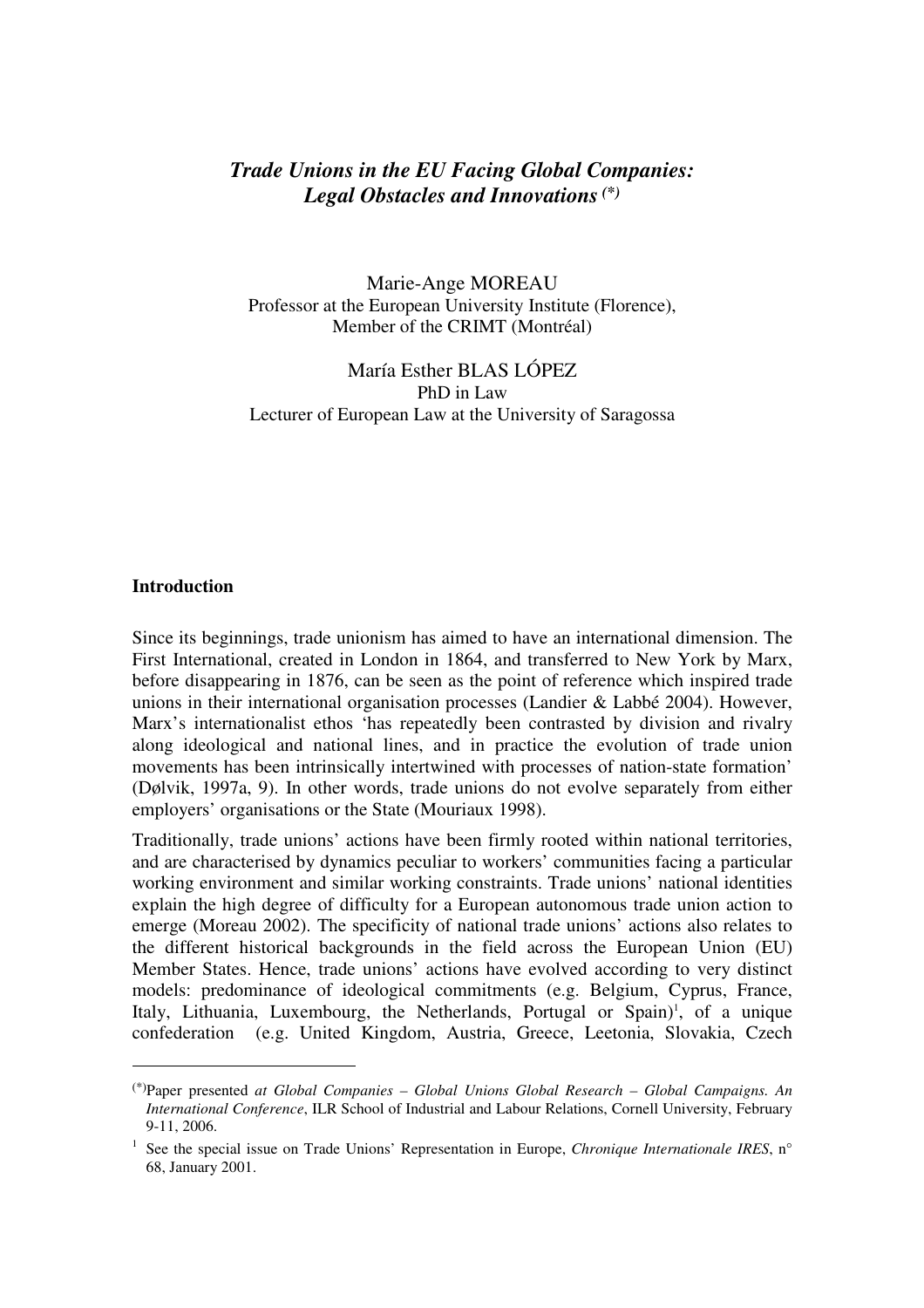Republic or Slovenia) or of professional sectors (e.g. Denmark, Sweden and Finland, but also Malta, Germany, the Netherlands or Slovenia)<sup>2</sup> have characterised trade unions' construction (Moreau, 2002, 2006). In some countries, trade unions have participated in the elaboration of labour law through conventions and tripartite processes (Sweden, the Netherlands) whereas in other, States have retained a dominant role in this field (France, Spain). Furthermore, other factors have contributed to intensifying trade unions' specificities, such as the legal framework concerning the recognition of trade unions' actions (in the United Kingdom for example)<sup>3</sup> or the political context (impact of Franco's dictatorship in Spain) (Moreau 2002). One can say that this fragmentation along historical, ideological, political, sociological and legal lines has turned to be the Achille's heel of trade unionism at the international level.

As Dølvik argues, 'today economic globalisation and regional political integration have again placed the issue of cross-border labour cooperation at the centre of trade union debates. Faced with internationalisation of capital, production and markets, historical achievements of organised labour in the advanced industrialised, nation-states are threatened by erosion' (Dølvik 1997a, 9). The difficulties in facing this new economic and social situation have resulted in pressures on trade unions − the explicit or implicit threat by the employer to shut down its operation and move its production elsewhere – and in a trade union membership decline. Furthermore, 'trade union action to resist companies' decisions at a supranational level continues to be very difficult to organise. There are important differences between national laws dealing with unions [...]. Different ideologies, as well as the lack of international solidarity of a union movement structured within national borders' (Moreau and Trudeau 2000, 77). The decrease in industrial activities and the increasing importance of services, the decline of large companies and the predominance of SMEs, privatisation operations, the growth of the unemployment rate and the transformations of enterprises have all affected the EU countries to varying degrees and at varying paces, and invite a redefinition process, taking into account the national context within a framework of Europeanisation.

The Europeanisation of Trade Unionism should be observed in the light of the sociopolitical framework of European integration. More precisely, contrary to the scenario observed in other parts of the capitalist world, market internationalisation in Western European countries has been associated with a long-term process of political integration in the framework of the European Community.4 As Dølvik underlines, 'not without scepticism most trade unions in the Member States have supported European integration, assuming that market integration would be accompanied by a build-up of political authority, enabling cross-border labour market regulation'. However, social policy competences of the European Community remained very limited. As intergovermentalism prevailed over supra-nationalism, trade unions have sought to influence national governments, in particular to oppose to certain particular community policies. Therefore, 'trade unions became increasingly entrenched in institutional structures of the nation-states' (Dølvik 1997a, 9) and their actions remained limited to national

<sup>&</sup>lt;sup>2</sup> Concerning Germany see Hege 2000, 66.

<sup>3</sup> See Fulton 2000, 82.

<sup>4</sup> The internationalisation of exchanges being one of the three distinct stages –international economy, the multinational economy and the global economy– of the economic globalisation, each of which corresponds to different concepts and expressions of labour law (Moreau and Trudeau 2000).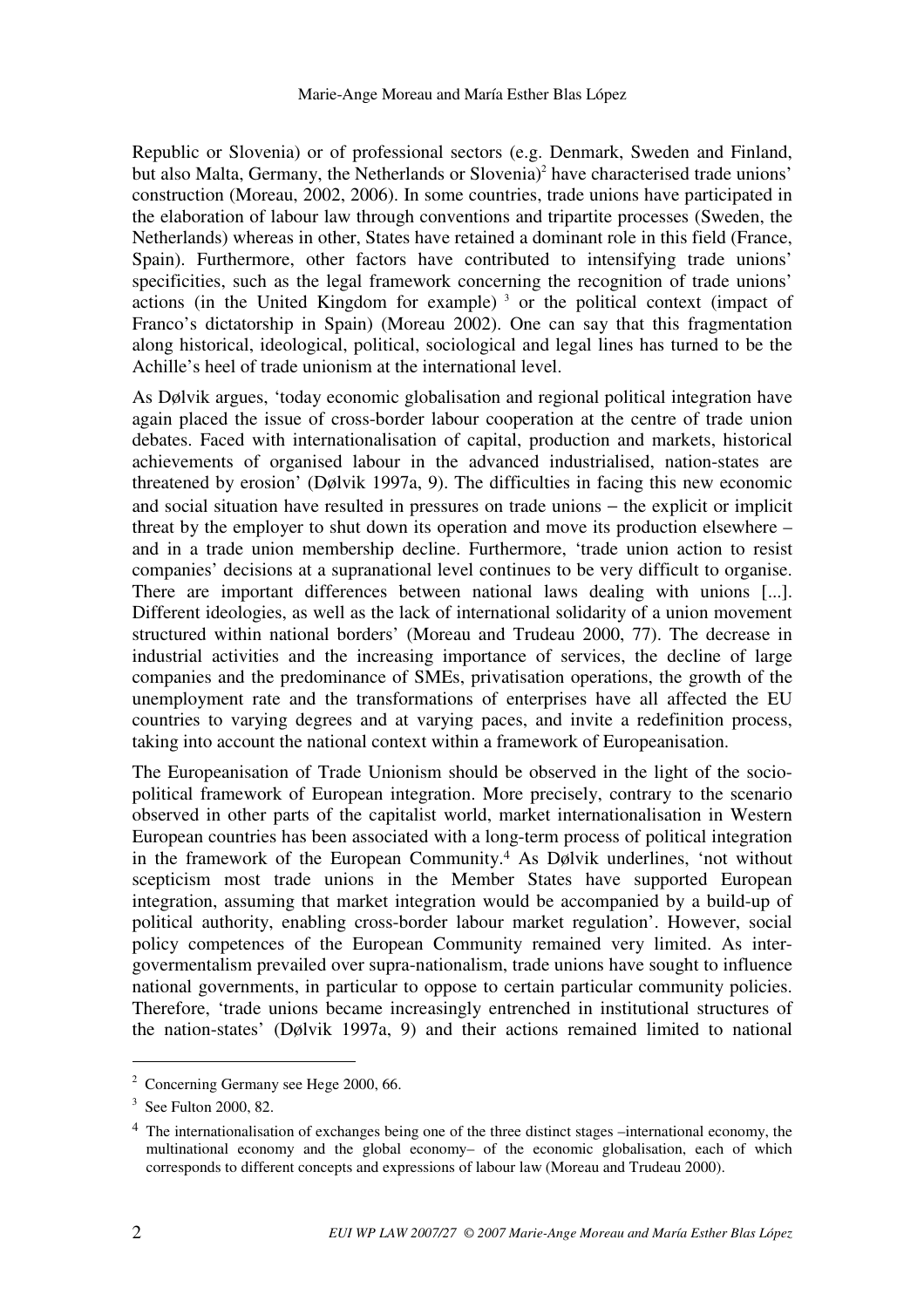borders also within the European Community. Contrary to the evolution observed at national levels, where the class struggle and workers mobilisation inspired national trade unions, the emergence of a European trade unionism occured on the basis of some political (European Social Policy) and institutional reforms (European Social Dialogue) (Dølvik 1997b, 149). In the context of the European market, a supranational lobbying organisation slowly evolved: the European Trade Union Confederation (ETUC),<sup>5</sup> which brings together all major confederations and eleven European industry federations. Some authors underline that trade unions at European level in this way became an authority to create consensus instead of bearing socio-political conflict and struggle. (Gobin 2000, 145).

There have been great difficulties for trade unions in coping with the global dimension of the market (for instance in relation to the debates on delocalisation and restructuring) and the strategies that multinational companies (MNCs) deploy at the global level.

## **1. The obstacles to the adaptation of European trade unions to the MNC strategies**

While Member States are coordinating their actions at European level in order to deal with economic globalisation in an effective manner, unions are facing many obstacles in doing so. In addition to the above mentioned barriers (ideological, political and national diversity), as well as the decrease in union membership, some other aspects, such as the current notion of representativeness at the European level, the transformation of the ETUC into a social partner and the absence of institutional evolution, represent additional important obstacles.

### *1.1. Construction on the basis of national representativeness with national actions*

## *External and internal barriers hindering a critical ETUC action*

From the beginning, the ETUC professed a strategy able to broaden its representativeness, and operated by external growth as well as by internal reorganisation processes (Braud 2000). Still, despite a forty years long process of European trade union integration, and with an Executive Committee including all national trade unions leaders at a confederal level, the ETUC has not succeeded in establishing a balance of power favourable to the workers community within the EU institutional framework (Gobin 2004; Taylor and Mathers 2004). One must not forget that obstacles were, and still are, considerable. From the external point of view, the ETUC has to cope with the absence of a coherent corresponding nation-state, and with the lack of willingness on the part of employers' organisations to bargain at the European level. At the internal level, a series of barriers can also be mentioned, amongst which: the diversity in trade unions' forms in Europe (Dølvik 1997a; Gobin 1998; Moreau 2002) and the different interests within the ETUC that weaken its position in

<sup>&</sup>lt;sup>5</sup> On the origins of the European trade unionism, see Braud 2000, 107. The ETUC include today 76 members' organisations from 34 countries of the Western, Central and East Europe, and 11 trade unions federations. ETUC represents the interests of 60 millions of workers.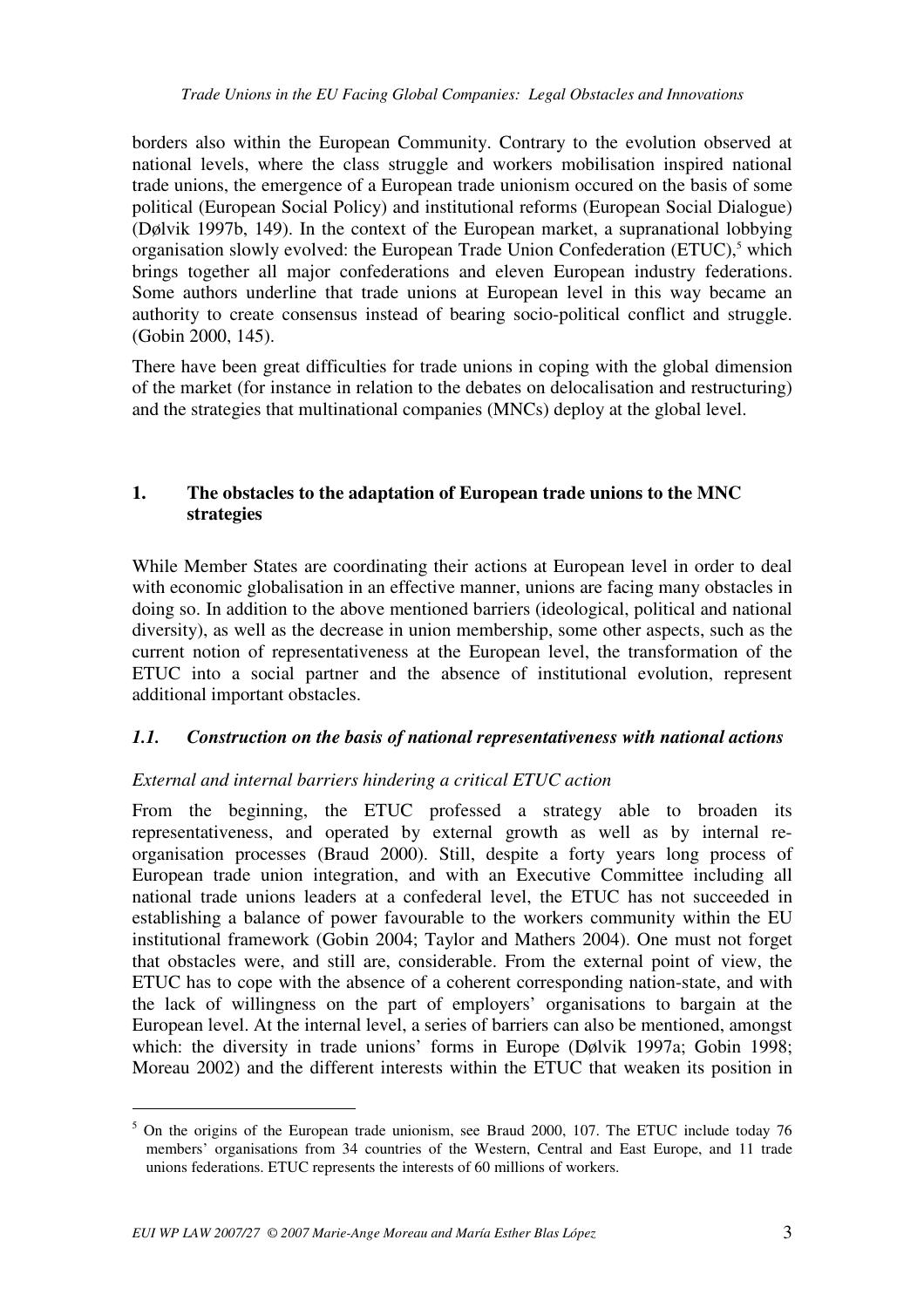front of employers organisations (Balme and Chabenet 2000); the reluctance of the national confederations to transfer greater resources and stronger negotiation mandates to the ETUC; the distribution of responsibilities between the ETUC and European trade union committees; the economic dependency on the European Commission; and last but not least, the difficulty to develop a transnational identity across workers' communities or to articulate a more positive vision of Social Europe (Waddington, Hoffmann, *et al.*  1997).

## *Barriers to actions at the European level*

The ETUC focussed on institutional building and relations, and was criticised for having disregarded collective action or mobilisation, despite some well-known counter examples (Renault, Alstom, European Social Forum). As Hyman notes, 'almost universally, unions emerged as social and economic order, depending for their effectiveness on their ability to persuade first their own constituents but also the broader community, of the legitimacy of their vision and their objectives. With the time, however, unions became increasingly dependent for their survival on institutionalized internal routines and formalized external relationships with employers and governments' (Hyman 2005, 35). Unions' engagement in the EU is one more example of the mentioned institutionalisation process, which also concerns civil society through the civil dialogue launched in 1994.<sup>6</sup>

From another perspective, as civil society was structuring itself and the NGOs multiplying, the ETUC has been developing a specific partnership policy, in particular through the Platform of the European social NGOs, and the Permanent Forum of Civil Society. These partnerships, with more of a civic than strictly social character, were essentially related to the 1996 Inter-Governmental Conference (IGC) institutional reform and the European Charter of Fundamental Rights. In this regard, Taylor and Mathers emphasise the 'possibilities for the ETUC to embrace the variable geometry of European trade unionism and to develop a 'hybrid' form of identity which reflects the multidimensionality of distinct national forms and traditions' (Taylor and Mathers 2004, 269).

### *The absence of a clearly defined notion of representativeness*

Since the signature of the Agreement on Social Policy to the EC Treaty, the social partners have begun to acquire a key role in the European construction process. However, their new position of potential legislators brought some criticism. This is the reason why, little time after the entry into force of the Maastricht Treaty, the Commission provided three representativeness criteria for the consultation procedure (COM (93) 600 final): (1) the organisations should be cross industry or relate to specific sectors or categories and be organised at European level; (2) consist of organisations which are themselves an integral and recognised part of Member State social partner structures and with the capacity to negotiate agreements, and which are

<sup>6</sup> 'The White Paper on European governance (European Commission 2001) can be viewed as in part a project to gain the EU some of the legitimacy of popular social movements drawn into partnership, while diminishing the latter's spontaneity and accentuating their bureaucratic aspects' (Hyman 2005, 35).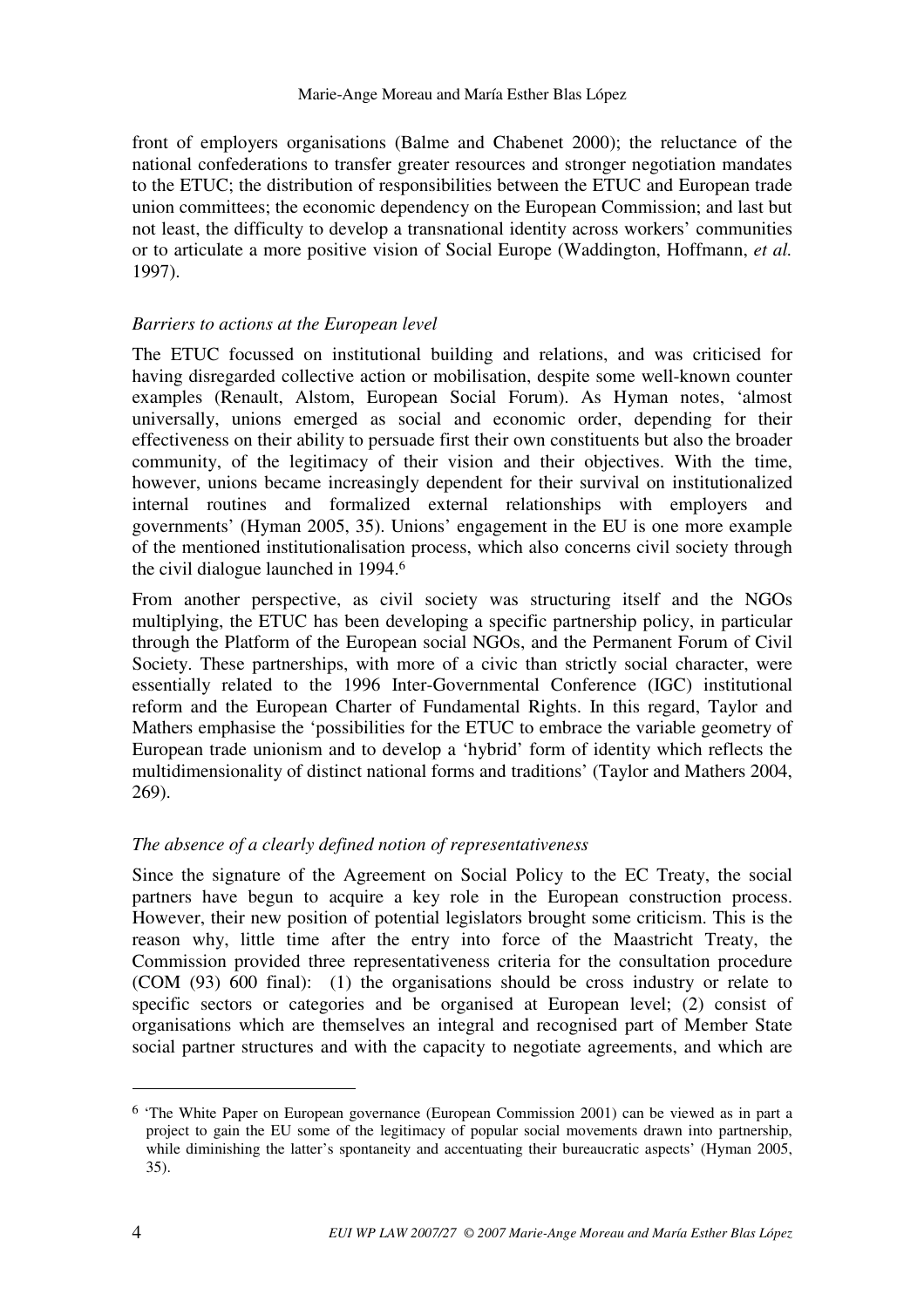representative of all Member States, as far as possible; (3) to have adequate structures to ensure their effective participation in the consultation process.

In spite of several studies concerning the concept of representativeness of the social partners in the different EU member States,<sup>7</sup> and despite the fact that the Commission regularly insists on the need for widening and updating these studies (see COM (2004) 557 final), the three criteria proposed in 1993 still prevail. Nevertheless, the concept of representativeness of the European Social partners is still raising some doubts. First of all, the criteria were established by the Commission through a communication, which is a non-binding instrument. In addition, other qualms are raised by the legality of a Community act that would give legal effect to an agreement negotiated and concluded by only the ETUC on the workers' side (or by the UNICE and CEEP on the employers' side), without involving all representative organisations in the negotiation (Lyon-Caen, 1997).8 Finally, the representation of autonomous interests is not promoted in the criteria proposed by the Commission.

Yet, the effective representation of collective interests at the European level would contribute to reinforcing the legitimacy of the collective agreements bargained according to the current procedure. Admittedly, the Commission might defend the flexibility of the criteria of representativeness arguing that social partners have not completed their own structuring, that it is important to respect their autonomy, or that the concept of representativeness itself is particularly variable from one Member State to another (Moreau 1999). Nevertheless, the flexibility of these criteria ('as far as possible', point 2) poses the question of legitimacy, a matter of critical importance when the Community legislators are circumvented during the collective bargaining process. In fact, since 1997, the European Parliament has stated in several resolutions that the social dialogue should not be a systematic substitute for the legislative procedure on social policy issues and claimed to be, at the very least, co-decision maker, on the same level as the Council in the implementation of the agreements.<sup>9</sup>

At the moment, it seems that the Commission, just like Community jurisprudence, has avoided any in-depth debate on the representativeness of European social partners. The position of the Commission on representativeness was relayed in 1998 by the Community jurisprudence through a decision which refused to recognise the existence of a *right* to negotiate for the organisations taking part in the phase of consultation, preferring to refer to a 'faculty of negotiation' when the organisations consulted in

<sup>&</sup>lt;sup>7</sup> Report on the representativeness of the European partners organisations 1999, IST, 2.

<sup>8</sup> In most Member States there are independent unions outside the confederal mainstream of representative and recognise unions, especially among professionals, managers and high ranking civil servants (Industrial Relations in Europe Report 2004).

<sup>&</sup>lt;sup>9</sup> European Parliament Resolution on the new social dimension of the Treaty on European Union, [1994], OJ C77/30; European Parliament Resolution on the Application of the Agreement on Social Policy [1994], OJ C205/86; European Parliament Resolution on the Commission proposal for a Council Directive on the framework agreement concluded by UNICE, CEEP and ETUC on parental leave [1996] OJ C96/284; European Parliament Report on Participation of Citizens and Social Players in the Union's Institutional System, A-4338/96, 29 October 1996, at point 16; European Parliament, Report on the Commission Proposal for a Council Directive concerning the framework agreement on Part-time work concluded by UNICE, CEEP and ETUC, A4-352/97, 24 November 1997. On the exclusion of the European Parliament see Reale 2003, 23.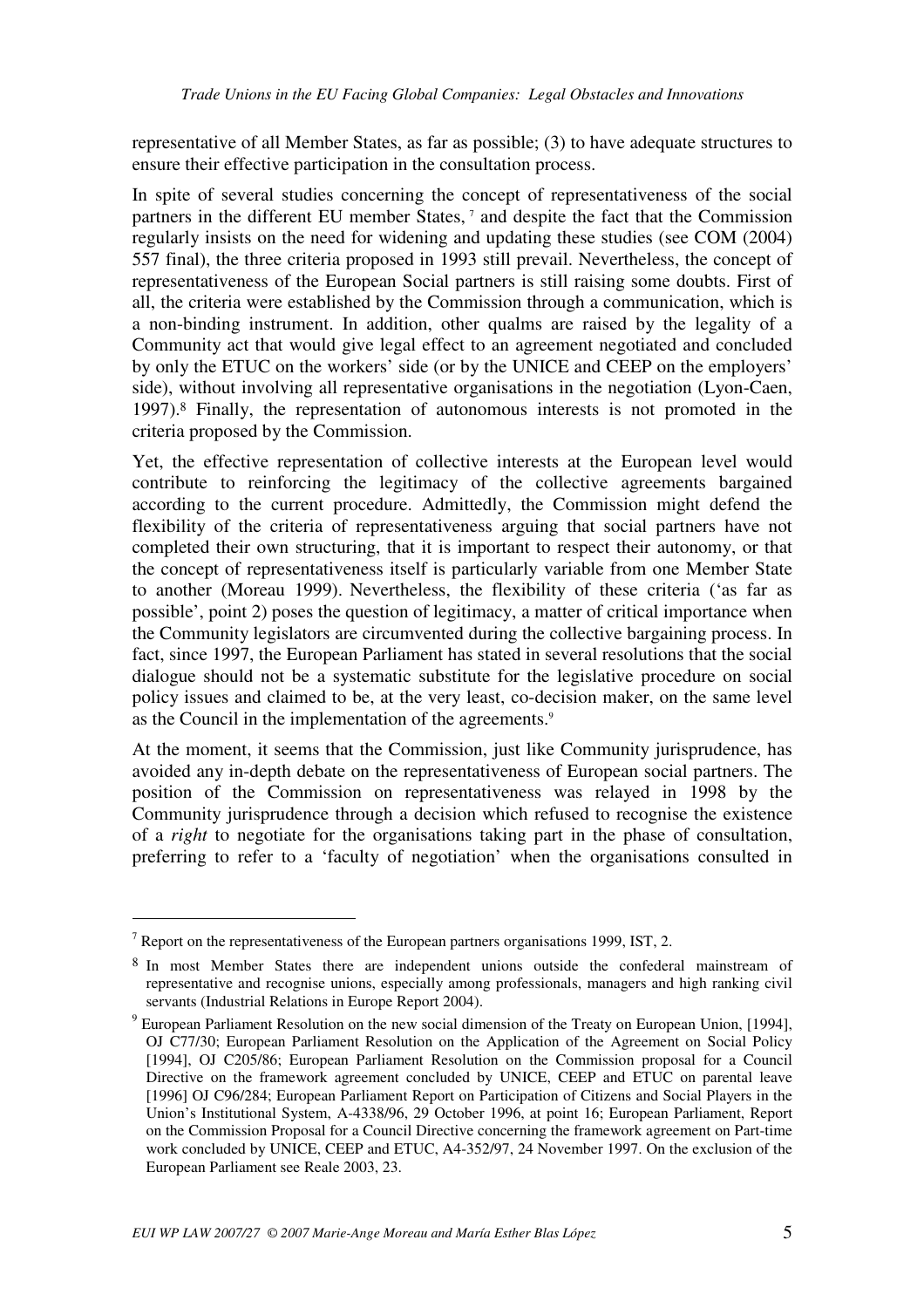accordance with article 138, paragraphs 2 and 3, are not institutionally recognised.<sup>10</sup> Thus, if any European social partner has the faculty to open such negotiations, should it be concluded that only the institutionally recognised social partners (ETUC, UNICE/UEAPME, and CEEP) have an effective right of negotiation? This ambiguity stresses the need for consolidating the representativeness definition of European social partners.

The above mentioned decision also delivered interesting contributions. Foremost, it confirmed the 'admissibility of the action of the representative organisations on the European level, [...] cornerstone in the organization of the jurisdictional guarantees offered by the Community legislation'. Further, the decision established the conditions of validity of the agreements on the concept of 'cumulated representativeness'. Finally, it drew 'the lines of a legal control *a posteriori* of the collective agreements signed by the European social partners' (Moreau 1999, 54, 59; Bercusson 1999), entitling the European Court of Justice (ECJ) to evaluate the implementation of the procedure by the Commission. Still, one could wish that the democratic legitimacy of the EU procedures go beyond a legal control *a posteriori* on the formal capacity of the social actors, and take place also *a priori*. In that case, the solidity of the concept of representativeness once more turns out to be a crucial issue.

# *1.2. Difficulties in taking into account MNC strategies in the framework of the European Social Dialogue*

## *Employers' side v. Workforce side*

In labour relations, the changes triggered by globalisation have great consequences that must be taken into consideration. The most important changes are to be found on the employer's side<sup>11</sup> Employers are no longer national companies, but rather international groups with strategies of international division of labour: possibilities for new global organisation by the creation of 'global networking', choice of economic activities' location/relocation by "global switching", concentration of specific functions (research and development, finances, etc.) and choice of sites by 'global focusing' (Moreau 2005a). The workforce is still located at national sites and plants but the activities become volatile (Mucchieli 1998) and the decisions are taken not at the national level but at the global one. The consequences are that national labour laws and the national systems of industrial relations are poorly equipped to face those transnational relations created by the MNCs (Moreau 2005a).

 $10$  "[...]Article 3(2), (3) and (4) and Article 4 of the Agreement do not confer on any representative of management and labour, whatever the interests purportedly represented, a general right to take part in any negotiations entered into in accordance with Article 3(4) of the Agreement, even though it is open to any representative of management and labour which has been consulted pursuant to Article 3(2) and (3) of the Agreement to initiate such negotiations", (UEAPME) *v* Council of the European Union, Aff. T/135/96.

 $11$  Traditionally the employer is the manager of the corporate structure, with exceptions based on the definition by the judge on the community of workers on which the employer exercise its authority. But it is very difficult where there is a complex organisation of companies, as MNCs are, to lift the veil and identify one unique employer (Moreau 2004a)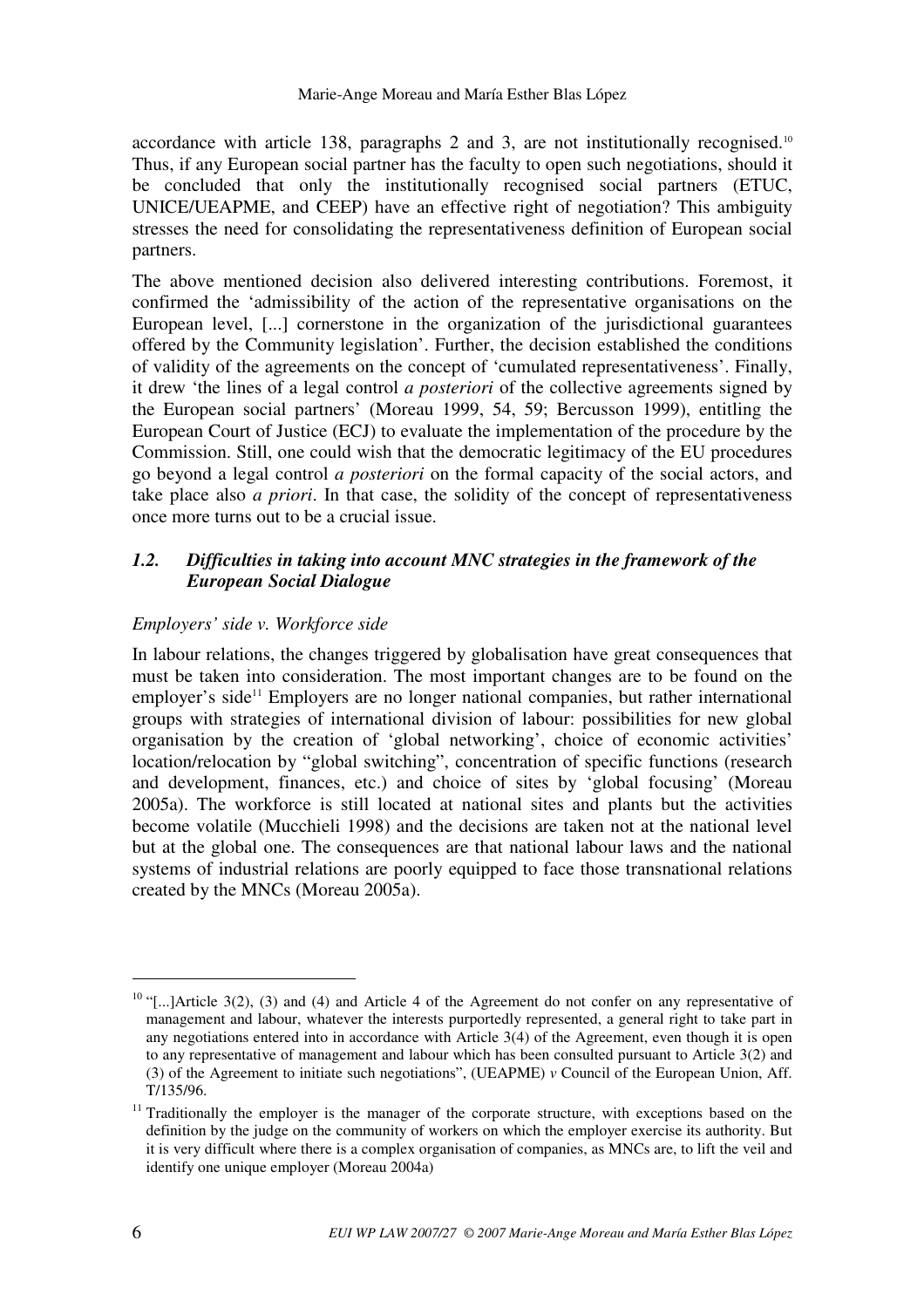#### *The transformation of Trade Union's action framework at the European level*

In Europe, the action field of social partners, and in particular of the trade unions, has undergone important transformations in response to the internationalisation of enterprise. Following the evolution of companies' activities, the latter's action is being deployed and co-ordinated at supranational level. Undoubtedly, these transformations pose a set of questions at two different levels: first, within the framework of the European social dialogue,  $12$  and, second, at the level of community-scale undertakings and European companies requiring new forms of transnational representation (see Blas-López 2006a).<sup>13</sup> Undoubtedly, the EU appears to be a key place for the evolution of transnational norms (Moreau 2003). In terms of evolution, it must be highlighted that even if the new European social regulations (as a result of the European social dialogue process) suffer from a somehow limited implementation, they certainly push for a broader evolution in the field of international bargaining, providing interesting theoretical elements for the shaping of responses to the challenges of globalisation (Moreau 2005a). Nevertheless, it is true that important limitations can be recognised regarding the interrelation between the European social dialogue and MNCs. First, the synergies between the European social dialogue and the internal organisation level of the firms are limited (for instance, the relation between the sectoral social dialogue and the European work council – COM (2004) 557 final – and between the social dialogue and the firm policies promoting corporate social responsibility). Second, only a very limited harmonisation has taken place, since only a very limited number of European collective agreements have been converted into Directives. Third, there is also a limited harmonisation due to the frequent adoption by social partners of "new generation" texts: autonomous agreements (139.2 TCE) and process-oriented texts, which make recommendations of various kinds (frameworks of action, guidelines, codes of conduct and policy orientations).14 Fourth, firms' globalisation dealt with 'soft law' responses (negotiated codes of conduct), but there is an asymmetric balance of power between labour and management at the European level. One can conclude that while European social partners have been given an important role in developing agreements that are subsequently legislated, European trade unions' action is still very limited, especially in the light of the building up of a European solidarity within its institutional framework.

 $12$  While the emergence of the labour movement in response to industrialisation appeared as a fundamental step for the protection of social needs, in turn the European social dialogue arose in response to the new threats that globalisation has encompassed for labour law at European level (Blas-López 2006b).

 $13$ The objective for the transnational structures of workers representation is to reach an agreement, through the social dialogue, on the workers information and consultation procedures within the European company, group or cooperative.

The agreement can also include provisions concerning the involvement of workers at the management level. The quality and relevance of the information provided to the representatives is a basic condition to ensure the efficiency of the social dialogue (Moreau 2005a). Information must enable the representatives to express their views, in particular regarding (i) the European/global economic situation and (ii) transnational employment issues. The Directive sets guidelines, but the social actors are free to give more prominence to the workers participation. This function of information and consultation is oriented, by other Directives, to the possibility of concluding agreement and precisely for the European company in exceptional cases (Vasquez 2003, Laulom and Vigneau 2005).

<sup>14</sup> See COM (2004) 557 final 'Partnership for change in an enlarged Europe: Enhancing the contribution of European social dialogue', 12.8.2004, p. 7.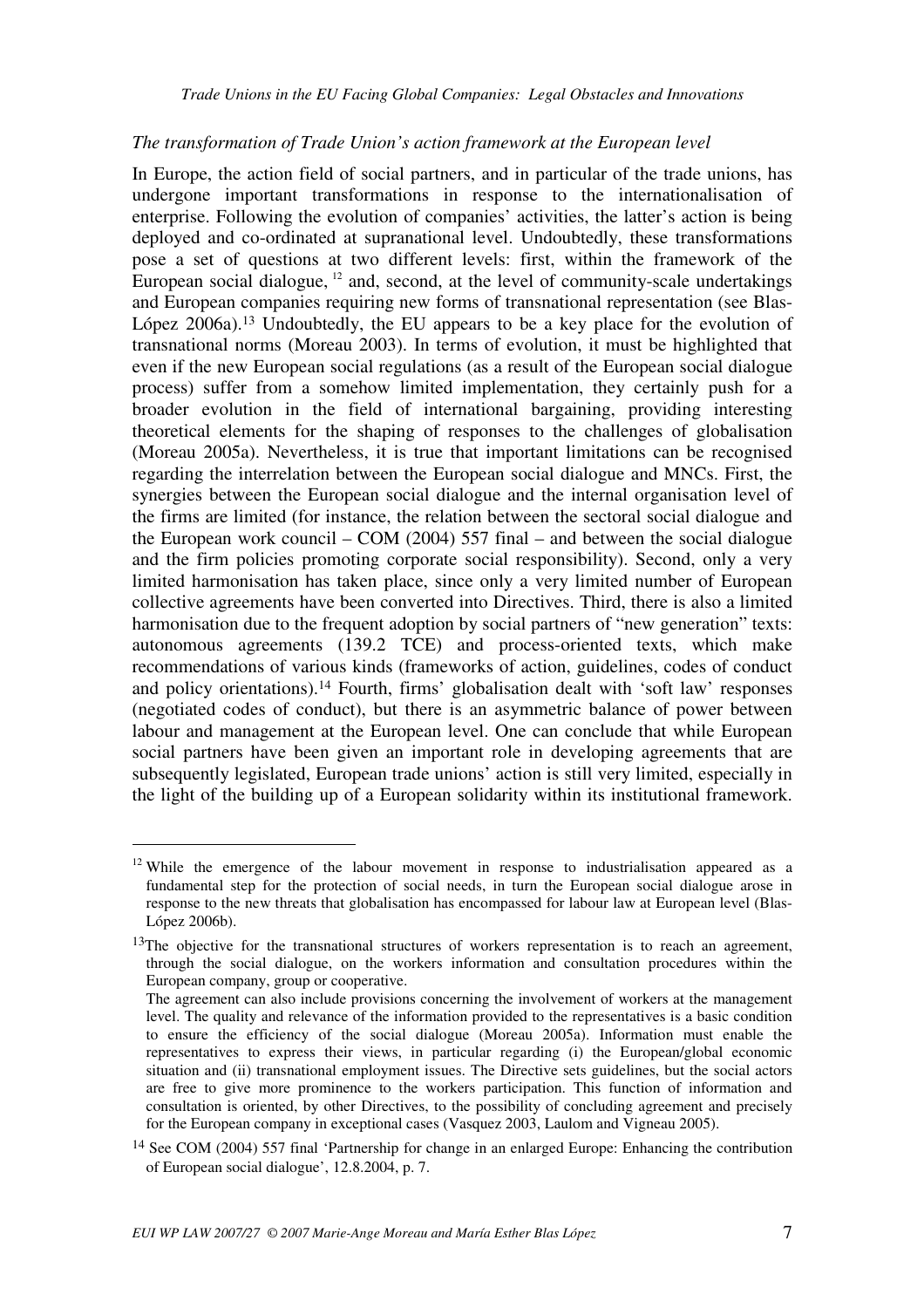One could say that there is a significant potential, but which is far from being fully exploited.

## *1.3. Absence of institutional evolution: no construction of a European solidarity in the Treaty establishing a Constitution for Europe*

### *Trade union action: supposedly real or not?*

The right to strike, the right of association and salaries aspects are excluded from the Community competences. The clause of article 137.2 TCE is converted into article III-210.2 of the Constitutional Treaty as a modest flexibility element (possibility to extend to social issues the qualified majority decision mode).

One can wonder what European workers have in a representational organisation that does not even enjoy the formal recognition of the right of association and of union action, in particular of the right to strike.15 If article 28 of the EU Fundamental Rights Charter (Treaty of Nice) (Article II-88 of the Treaty establishing a Constitution for Europe) recognises the right to strike, article 137.5 TCE (Article III-210.6 of the Treaty establishing a Constitution for Europe) excludes from the scope of application of article 137 wages, the right of association, the right to strike and the right of lockout. These aspects stand in the way of the establishment of an adjusted balance of power within the framework of collective bargaining. Indeed, while 'the possibilities of legislative intervention of the EU on social matters are limited' (Ziller 2005, 197), so that the right to strike and the right of association are directly excluded from the European competence, European trade unionism needs a base of rights to be recognised and protected by norms, otherwise it would risk draining its core essence out (Gobin 2004).

## *Difficulty to conciliate with the recognition of the fundamental rights on the European Constitution*

Although the main stages of the construction of social rights in Europe demonstrate an irresistible increase in the strength of fundamental social rights, a clear paradox was highlighted: 'the construction of fundamental social rights has been within the vertical and hierarchical normative structure of states, who are guarantors of, and charged with ensuring respect for, these social rights, whereas the 'privileged' actors in the context of economic globalization are transnational companies that operate on the horizontal, economic plane' (Moreau 2005c, 369). There is a difficulty in conciliating the absence of these rights (right to strike and right to association which do not fall within the scope of Community competence) with the recognition of fundamental rights in the European Constitution. Nonetheless, fundamental social rights are an essential part of the European social model, which determines the conditions under which companies can set up business on the European market, and the role of the European Court of Justice has been crucial in protecting those rights 'in the face of economic freedoms and competition law' (Rainelli, Boy and Ullrich 2003).<sup>16</sup>

One of the features of Industrial relations in Europe is the massive diversity across European countries (between companies and sectors and also in social and regional

<sup>15</sup> Braud 2000.

<sup>16</sup> See in particular De Schutter 2002, Bercusson 2003.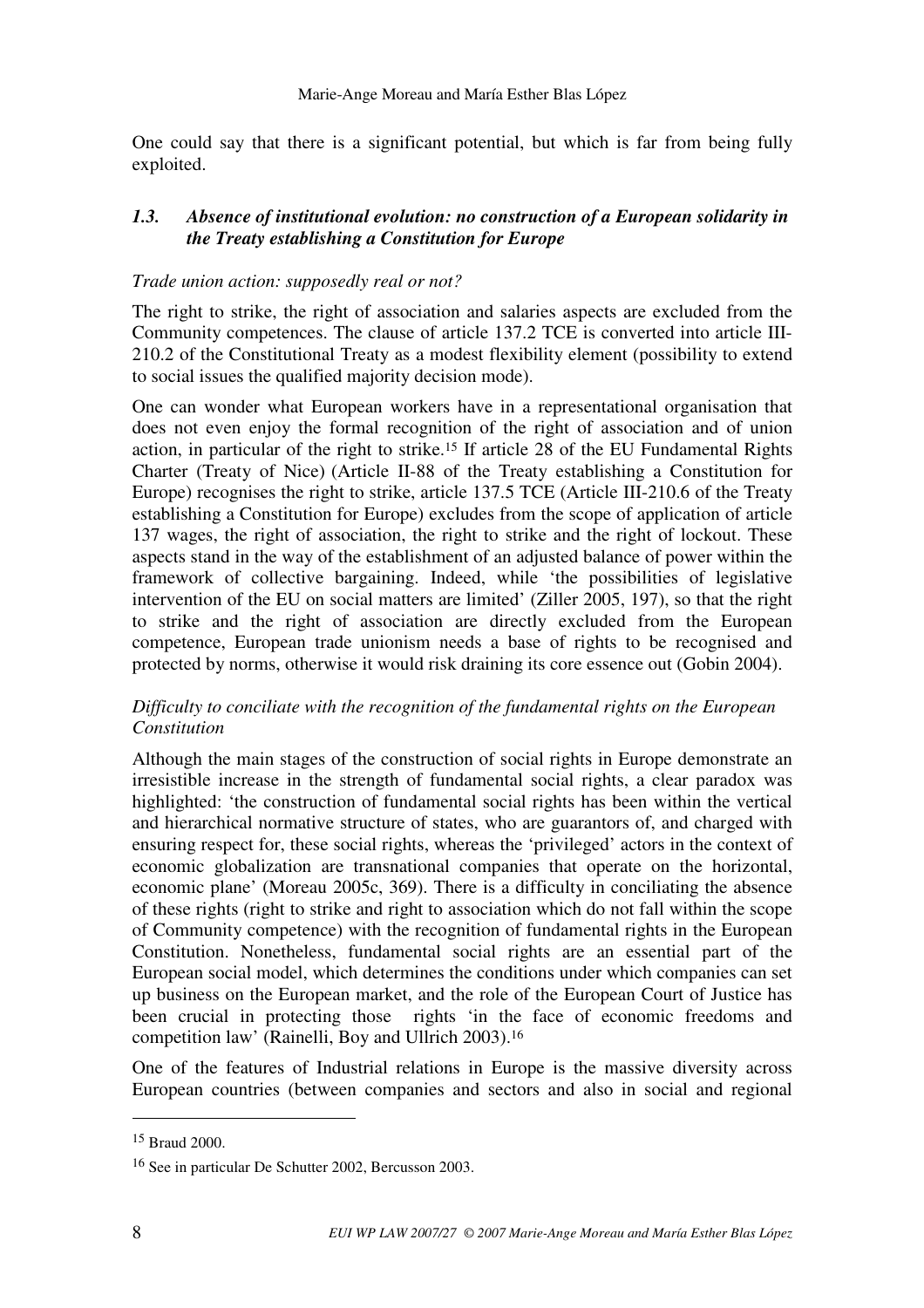terms), complicating the task of national law-makers and making centralised solutions within national borders more difficult. As a consequence, harmonisation in the field of labour law and social policy in the EU is even more complicated (Visser 2004). However, the importance of transnational social norms is a key element that could reinforce unions' action and that will be discussed in the second part of this paper.

## **2. Innovative actions in the context of globalisation: supposedly or really such?**

Economic globalisation leads to the identification of new answers in terms of regulation, such as the creation of new regulatory techniques as well as the identification of legal norms. Therefore, social regulation within the context of globalisation is a new challenge, giving rise to a set of theoretical questions (Murray and Trudeau 2004).

First, globalisation motivates the *search for new regulation* that responds to the specificities of the dominant model of MNCs. The key idea is the following one: if the employers' power is transnational, the workers' rights should also be recognised at a transnational level. If labour relations apply to a transnational dimension, social norms must also be developed not only at the national level but at the transnational level.

Second, innovative *European social transnational norms* are characterised by an originality that is in line with the theoretical features of the transnational social norms, taken as a response to globalisation (Moreau 2004).

The issue at hand is to evaluate to what extent these legal instruments encourage efficient actions from trade unions in response to the strategies deployed by MNCs?

# *2.1. New regulation answers: the search for convergence within the European Employment Strategy (EES)*

## *The Open Method of Coordination*

Within the framework of the European Employment Strategy (hereinafter EES),<sup>17</sup> the social partners' modes of action are different from those within the social dialogue framework: the coordination of national employment policy at European level is based on the Open Method of Co-ordination (hereinafter OMC). The OMC is a voluntary process that all Member States have committed themselves to pursuing in the context of the Lisbon Strategy; it is designed to help Member States to progressively develop their own policies.18 It is 'composed of different phases, each one deeply marked by a

<sup>&</sup>lt;sup>17</sup> See Council Decision of 22 July 2003, JO L 197/13, 5.08.2003, Council Decision of 4 October 2004, JO L 326/45, 29.10.2004. See also Annexe, COM (2003) 663 final of 6.11.2003 'Progress in implementing the Joint Assessment Papers on employment policies in acceding countries' and COM (2005) 141 final, 'Integrated Guidelines for Growth and Jobs' (2005-2008) of 12.4.2005.

<sup>18</sup> Lisbon conclusions, point 37.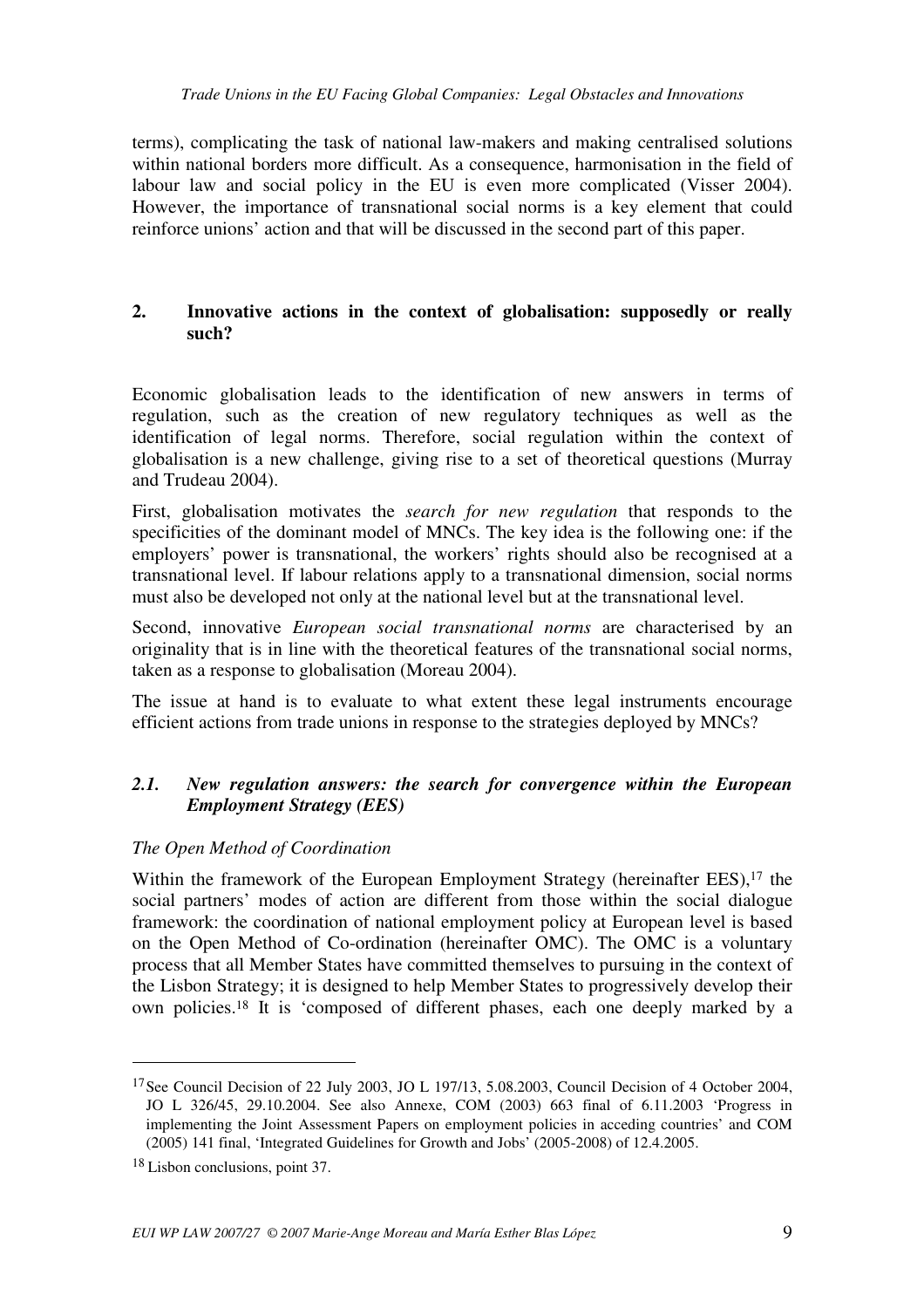common feature: co-ordination. The very structure of OMC relies on the presence of a supranational actor able to co-ordinate.' (Regent 2003, 2)

The setting of employment guidelines at European level and the drafting of national action plans is an iterative process assessment (see Sciarra 1999; Dehousse 2002; De la Porte 2002; De la Porte et Pochet 2002; Radaelli 2003; Regent 2003).<sup>19</sup> The OMC has turned out to be an essential tool on the elaboration of European policies (Goetshy 2003), complying with the necessity of developing the European governance with twenty-five Member States. The OMC is used within specific fields where Member States want to keep their sovereignty and decline any restricting legislation (e.g. taxes, retirements). In other words, the OMC is used when there is little scope for legislative solutions or there is a will of deepening a specific political coordination (as for example education) (Moreau 2005).<sup>20</sup>

#### *Limited participation of the trade unions beyond the elaboration of the national plans*

In relation to the application of the OMC in the framework of the EES, social dialogue structures were established at national level with the social partners. Thus, in several Member States, national employment action plans are elaborated in the framework of tripartite negotiations. However, social partners' interventions turn out to be restricted to punctual contributions of consultative order (Moreau 2005). Trade unions are involved into the conception phase, but their participation to the implementation and evaluation phases remains limited. In addition, there is a varying participation of trade unions from one Member State to another.

Then, whereas at institutional level the OMC is frequently considered an important progress for participative democracy, it is offering a very limited role to European trade unions. This situation contrasts with the important role and power of European trade unions within the European social dialogue. If the OMC tends to be presented as the appropriate tool for an integrated approach toward an economic and social renewal, social partners, and in particular trade unions, could be involved at a higher degree to achieve its objectives.

Moreover, the EES is oriented from the outset towards economic objectives promoting market competitiveness.21 Two reports, characterised by different ideological lines, have converged in their conclusions indicating that the economic objectives of the EU could not be achieved without more flexibility, which supposes a deregulation of the labour

<sup>&</sup>lt;sup>19</sup> Under a Commission proposal, the Council adopts each year a series of employment guidelines describing the common priorities for the Employment Policies of the Member States. Each one of them works out a annual action plan at national level exposing the way in which the common orientations are brought in practice to the national level. The Commission and the Council examine the national action plans (NAPs) and present a report on employment. On this basis, the Commission prepares a new proposal of employment guidelines for the following year. It, thus, acts as an iterative process, since the national action plans must integrate the employment guidelines, while those guidelines take as a starting point the good practices observed at community level.

<sup>20</sup>European Commission, European Governance - A White paper, COM (2001) 428 final, Brussels, 25.07.2001, pp. 21-22.

<sup>21</sup> On the objectives of the EES see Goetschy 1999.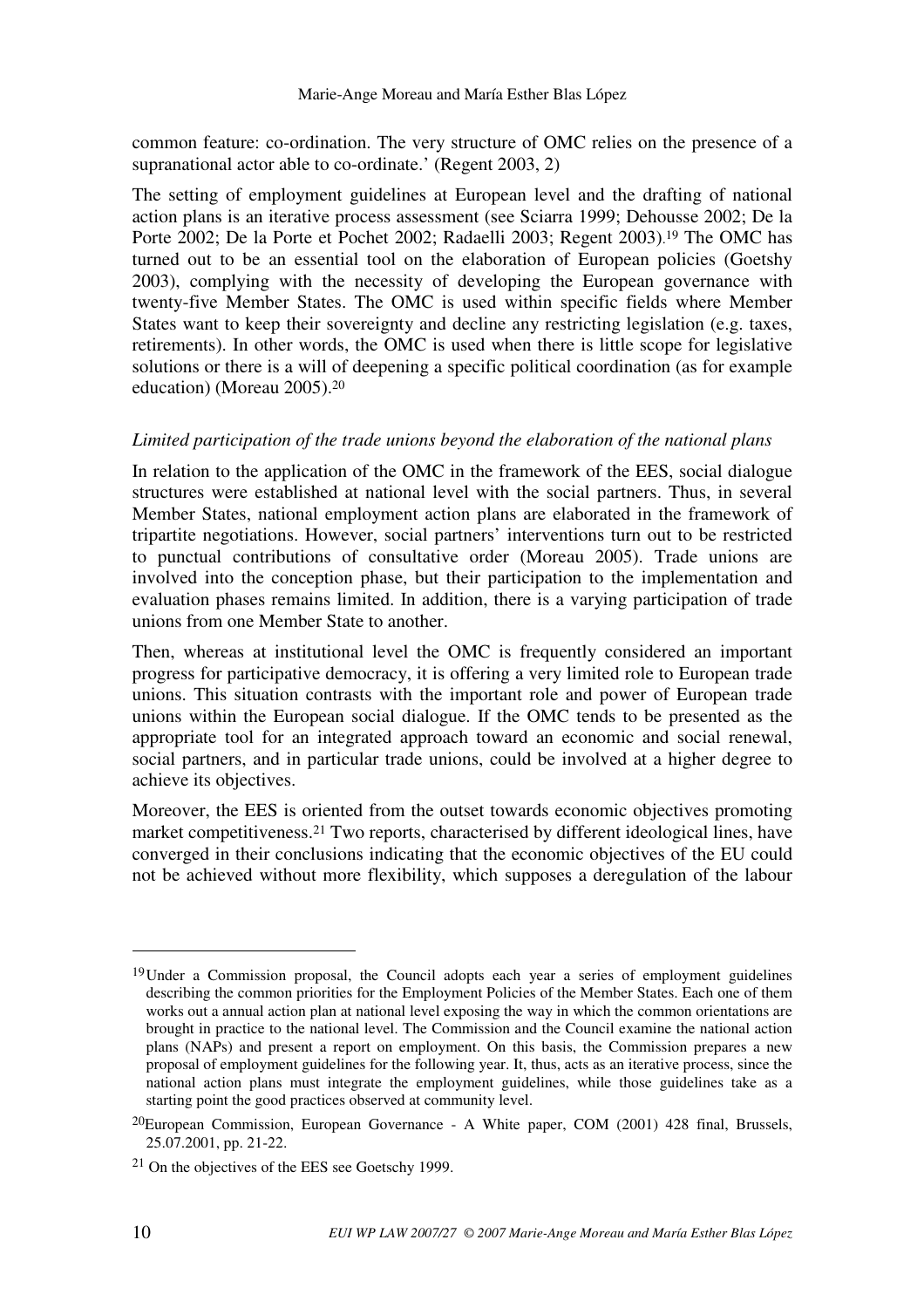market.22 Consequently, it seems there is a contradiction between the EES economic lines and the development of minimal standards harmonised within the framework of the construction of a European social dimension (Moreau 2005).<sup>23</sup>

A series of conclusions can be drawn concerning the EES. In particular, it led the governments to open up to the social policies followed in other Member States, supporting the Europeanisation of the policies through the exchange of good practice. There is, indeed, an important learning process stemming from the social diversity at European level, given the different employment policies established in other Member States (Moreau 2005). However, no convergence of the social norms at community level is easily observable (Sciarra Report 2004). In the majority of the countries, the labour markets instead experience reforms going in the direction of increased flexibility and precariousness.24 Finally, one can observe an undeniable shift, a kind of tension, between the orientations of the EES, aiming at increasing the competitiveness of the EU through the development of new flexibilities, and the European social dialogue, focused on the protection of the workers' rights and granting social partners a very important role in the development of European social norms. (Moreau 2005; Blas-López 2006a). In other words, the institutional recognition of social dialogue has opened the avenue of collective bargaining as source of European social law. Some authors have argued that a coherent manner to put the EES at the same level that the social dialogue procedures would be to translate into terms of rights the economic objectives, to find 'a language of rights' (Sciarra 2004, 18). The establishment of links between the various European procedures concerning social policies could give an impulse to the role of the trade unions concerning the new methods of social regulation at European level (Moreau 2005).<sup>25</sup>

## *2.2 The way towards trans-national structures*

### *The instructive case of the European Union*

 $\overline{a}$ 

MNCs have gained a significant experience in the field of transnational collective bargaining, which was introduced in 1986 as a result of the internationalisation of employment, and without any legal framework (Moreau 2005b). In particular, global firms, characterised by new complex organisations (Daugareilh 2000), faced new challenges regarding the creation of global synergies between workers. Progressively, transnational social issues have made their way from the first European agreement

 $22$  See 'Facing the challenge: The Lisbon strategy for growth and employment' Report from the High Level Group chaired by Wim Kok. November 2004. *Available at* http://europa.eu.int/growthandjobs/ pdf/2004-1866-EN-complet.pdf. See also 'An agenda for a growing Europe. Making the EU Economic System Deliver', Report of an Independent High-Level Study Group established on the initiative of the President of the European Commission. Chairman of the Group: André Sapir.

<sup>&</sup>lt;sup>23</sup> The approach adopted within the EES could call into question the principles affirmed in the Charter, see Sciarra 2005.

 $24$  For the difficulties presented by the SEE, notably the absence of sanctions to the Member states which do not adhere to guidelines, modest financial resources on behalf of the EU, the subordination of the EES to the economic and monetary policies and the uncertainty of jobs created, see Goetschy 1999, 134,135.

<sup>&</sup>lt;sup>25</sup> However, it does not exist institutional connection between thee social dialogue (bipartite or tripartite) and the EES procedure (Smismans 2003).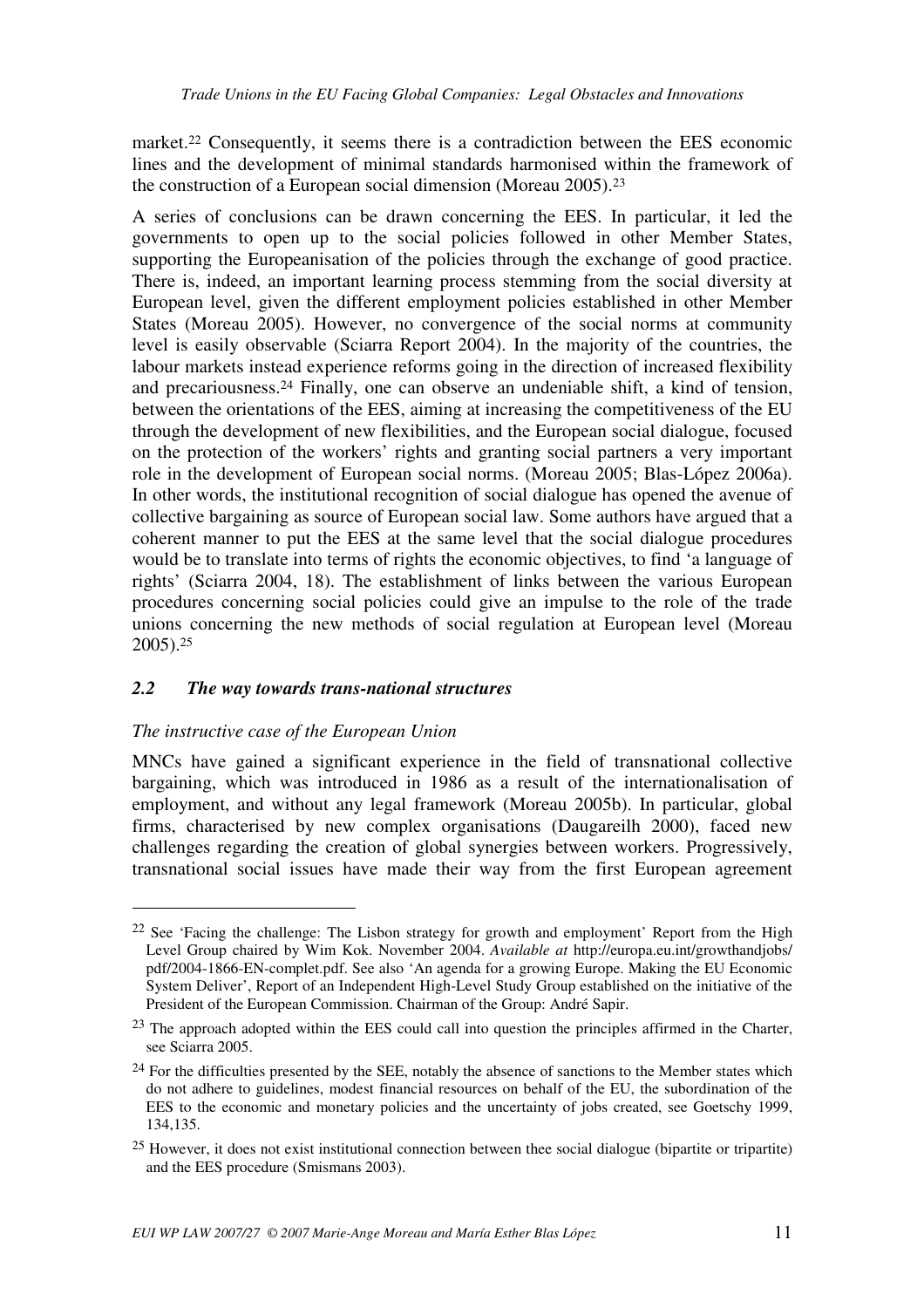creating a European work council (in 1986, Danone company) to the European Work Council Directive in 1994. Three Directives were adopted to respond to the requirements of employment's internationalisation at European level:

- The Council Directive  $94/45/EC$  of 22 September 1994,<sup>26</sup> on the establishment of a European Work Council or a procedure in Community-scale undertaking and Community-scale groups of undertaking for the purpose of informing and consulting employee (hereinafter, EWC Directive). This Directive creates, on the principle of the autonomy of the social actors who represent all the workers and companies established in the European Union, a transnational representation of workers on transnational question of employment.
- The Council Directive 2001/86/EC of 8 October 2001 supplementing the statute for a European Company (SE) with regard to the involvement of workers. This Directive creates the social model for the European Company which relies on the capacity of workers representatives of the different countries involved in the European Company to establish an autonomous statute for the representation of workers in a new SE.
- The Council Directive 2003/72/ EC of 22 July 2003 supplementing the Statute for a European Cooperative Society, with regard to the involvement of Workers. It is almost the same statute for a European non-profit society which will group different cooperatives established in different countries in one European cooperative Society.

These three Directives aim at providing a unified framework for the transnational representation of workers adapted to the global/European firm. They were forged according to a 'common model' and confirm that European labour laws are able to adapt the representation of workers to the MNCs conditions (Rodière 2002, Hepple 2005, Moreau 2005a, Blas-López 2006a). It is still early to identify clear outcomes from the European Company Directive: few companies have had recourse to it and not always with successful results (see Moreau 2005a). However, regarding the EWC Directive, a significant development took place. EWC 'is becoming a partner of social innovation and an expert of transnational social dialogue' (Moreau 2005a, 10). Nevertheless this movement is still in emergence and remains limited to some firms (Daugareilh 2005) holding a weak position regarding the transnational decision powers within the European global firm.

## *The EWC as a place for a trans-national dialogue, for an international collective bargaining and for facilitating trans-national actions*

Is the European Work Council a channel for trans-national union action? The deepening of the process of companies' concentrations, trans-border fusions, absorptions and associations –in other words, the transnationalisation of the companies and of the groups of companies resulting from the functioning of the internal market– has increased the need for harmonising social regulation within the EU. However, the procedures of information and consultation of workers were characterised by certain heterogeneity from one Member State to another. After twenty years of debate and confrontation, the EWC Directive was adopted giving the right to workers to be informed and consulted about the decisions affecting their future, therefore representing

<sup>26</sup> Council Directive 94/45/EC, OJ L 254/64.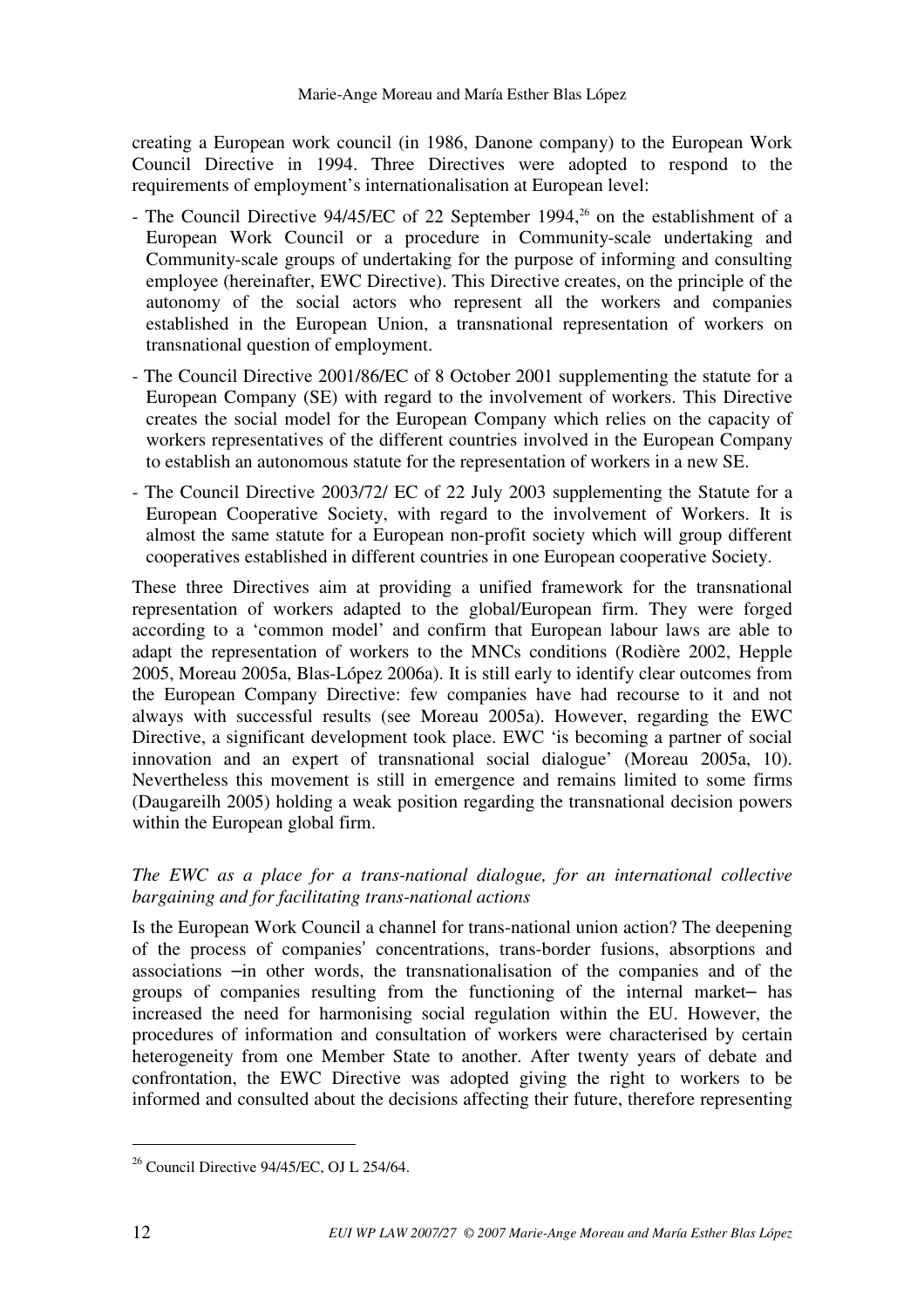an important step towards the trans-nationalisation of the worker's rights at the European level (Laloum 1995, Rodière, 1995).

The 1994 EWC Directive has definitely contributed to bringing together economic and social aspects through the institutionalisation of a structure of trans-national representation of workers making it possible to set the bases of a transnational union action, and having the potential to reinforce a trans-national conscience among the workers (Moreau 1997, 503).<sup>27</sup> The EWC indeed constitutes a place of trans-national negotiation ('a place of transnational dialogue') and more generally 'a place of development of specific trans-national norms suitable for the international group' ('a place for collective bargaining') (Moreau 2003, 82). Despite the important role of the European trade union organisations in the negotiation of voluntary agreements, no substantial place is made for them by the EWC Directive. Thus, the representation of the workers is based on their national representatives, in the Special Negotiation Body (hereinafter, SNB) or in the EWC. As a consequence, this situation did not make possible for European trade unions to acquire a specific role of negotiation: they are invited, only optionally, as an expert (Moreau 2002). The revision of the Directive, deferred since the end of 1999, could be an opportunity to formally recognise the role of European trade union organisations (Blas-López 2006a). To conclude, the establishment of the EWC has been one of the first steps towards the protection of workers within European companies. It has also supported the evolution of national union action towards union action founded on coordination at transnational level. However, the weakness of the EWC position within industrial relationships raises some questions regarding the possibility of the emergence of a true transnational model (Blas-López 2006a). The revision of the Directive is presented as an opportunity to increase their resources and competences in order to build for them a place of representation at the transnational level, and which in addition could support the consolidation of a transnational union action ('a place facilitating trans-national actions') (Moreau 2005c).

#### *Collective bargaining and European company (SE): a limited application?*

Beyond the EWC Directive, a series of Community rules specific to the European company (SE) are also taking part to the emergence of a trans-national union action. The Directive on the implication of workers in the SE imposes the conclusion of an agreement on the representation and participation of workers before to the establishment of a European company. At this stage of transposition and, especially, of the application of the SE regulation and the Directive on the implication of workers, one lacks the critical distance to evaluate its developments and consequences. However, it is possible, in particular, to identify some subjects whose study would provide interesting elements of analysis: the interest from companies in this new possibility of association; the level of savings truly permitted by the SE in terms of administrative and legal costs; the consequences of the specific absence of mode of taxes; the preferences of companies concerning the manner of organising the implication of the workers. Lastly, one should not neglect considering the number of SEs set up, their evolution - in time and space -

<sup>27</sup> See TGI de Nanterre du 4 avril 1997, Comité de Groupe Européen Renault (C.G.E) c. / Société Renault ; Cour d'Appel de Versailles du 7 mai 1997, Sté. Renault SA c./Comité du groupe européen Renault (CGE) et Fédération européenne des métallurgies (FEM). See also the case 'Bofrost', C-62/99 du 29 mars 2001: the ECJ asserted that the workers' representatives had a right for the preliminary information in the negotiation, independently of the modalities of constitution of the group.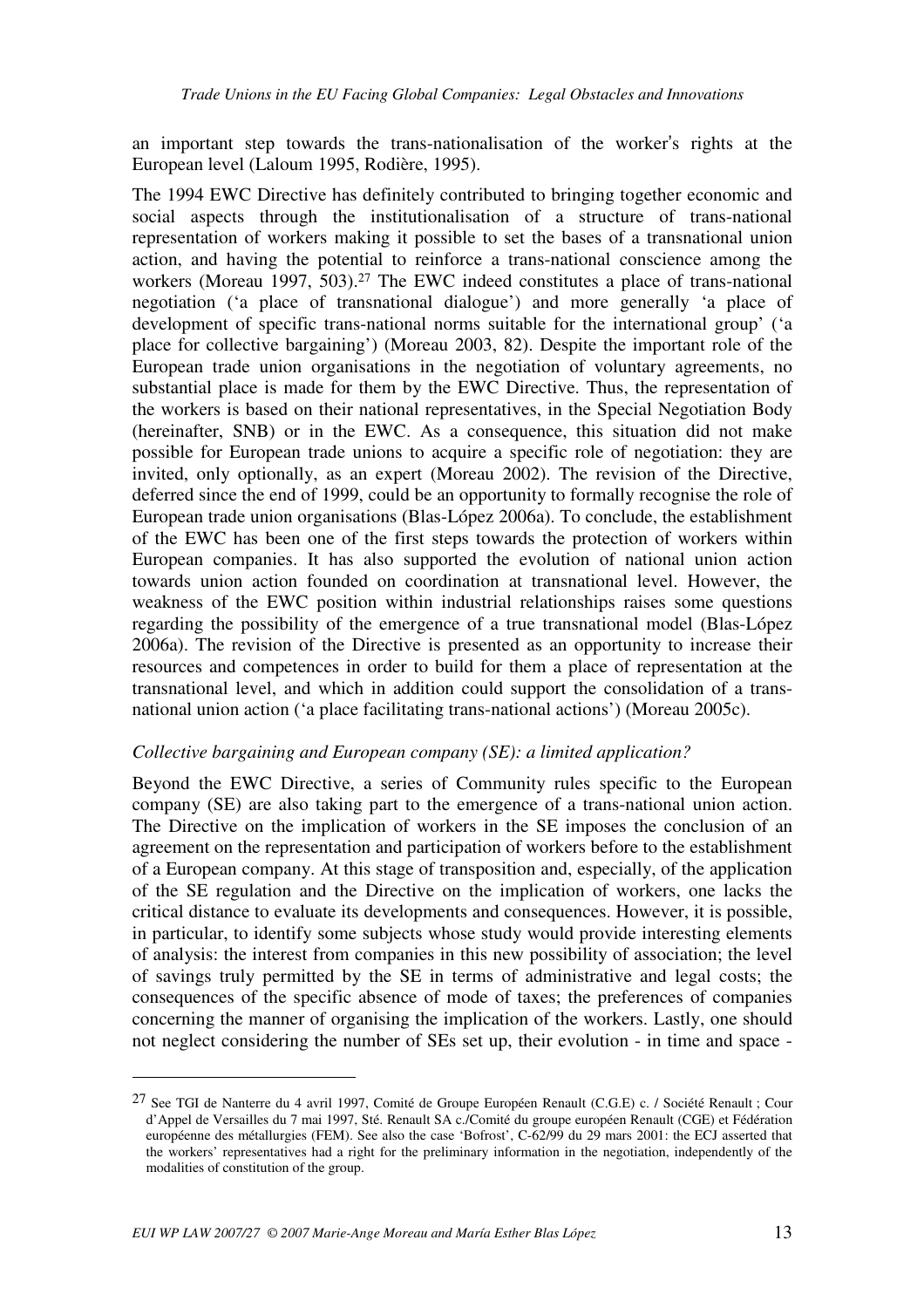and, finally, the number of workers actually concerned with one form or another of implication in the company (Blas-López 2006a). These new legal instruments, of different but complementary nature, aim 'to facilitate the integration of the European company in the various Member States by respecting the specificity of the social questions' (Moreau 2001, 975). Symbolising the inter-relationship between the challenges of the economic globalisation and the respect of the undeniable needs for social, these instruments of integration characterise in an exemplary way the new grounds of action which are opened to trade unions.

What are the consequences of the implementation of this device, not only at the national level but also on the level of Community social rights? At the national level, a kind of "deterritorialisation" of collective rights is occurring, since 'workers of an establishment located in a country being unaware of workers' participation in the decision-making bodies will be able to benefit from the representation bodies of the European company that employs them'. Also, the implementation of this new device could contribute to our further reflection on representativeness of workers at community level. With regard to European social rights, this Directive corresponds to the crossing of an important stage of European integration. It also represents a fundamental projection towards the consolidation of a Community-level social right within transnational corporations; for the transnational nature of the companies there is the adequate answer of transnational provisions tending to protect the workers rights. Finally, within the EU, this Directive attests a real capacity of adaptation of the social standards to the context of transnationalisation of the companies' operations (Moreau 2002).

Lastly, it is important to underline that the EWC and the SE Directives, even if they have a very limited field of action (applying only to European and global firms established in at least two Member States), provide an interesting legal framework. The latter is still under construction and the transnational enforcement of these norms is a possibility that has been illustrated in few cases (Renault, Bofrost) before the ECJ (Moreau 2005a).

## *2.3 Towards the creation of a trans-national bargaining framework?*

In Europe, several reasons explain why it has been difficult to think about a transnational bargaining framework. First, one can point out the lack of a common basis, in other words, the existence of different schemes of collective bargaining. Second, the fact that collective bargaining takes place at different levels (national, sectoral and firm level). Third, the existence of different actors involved in collective bargaining at different levels and in different systems, and, fourth, the diversity of forms of enforcement and application of the agreements (voluntary or general implementation). Yet, it seems obvious that increasing economic integration, competition in a larger European context and the final stage of the European Monetary Union fundamentally affect the ability of social partners, in particular trade unions, to pursue their objectives in a national context. The coordination of collective bargaining agendas, strategies, objectives and outcomes is becoming more and more important<sup>28</sup>

<sup>28</sup> Among the reasons: the importance of social protection as 'competitive disadvantage', cross-border competition in frontier regions, general mobility of factors of production and the increasing number of Community-scale undertakings. See European Commission 2004, 'The issue of transnational collective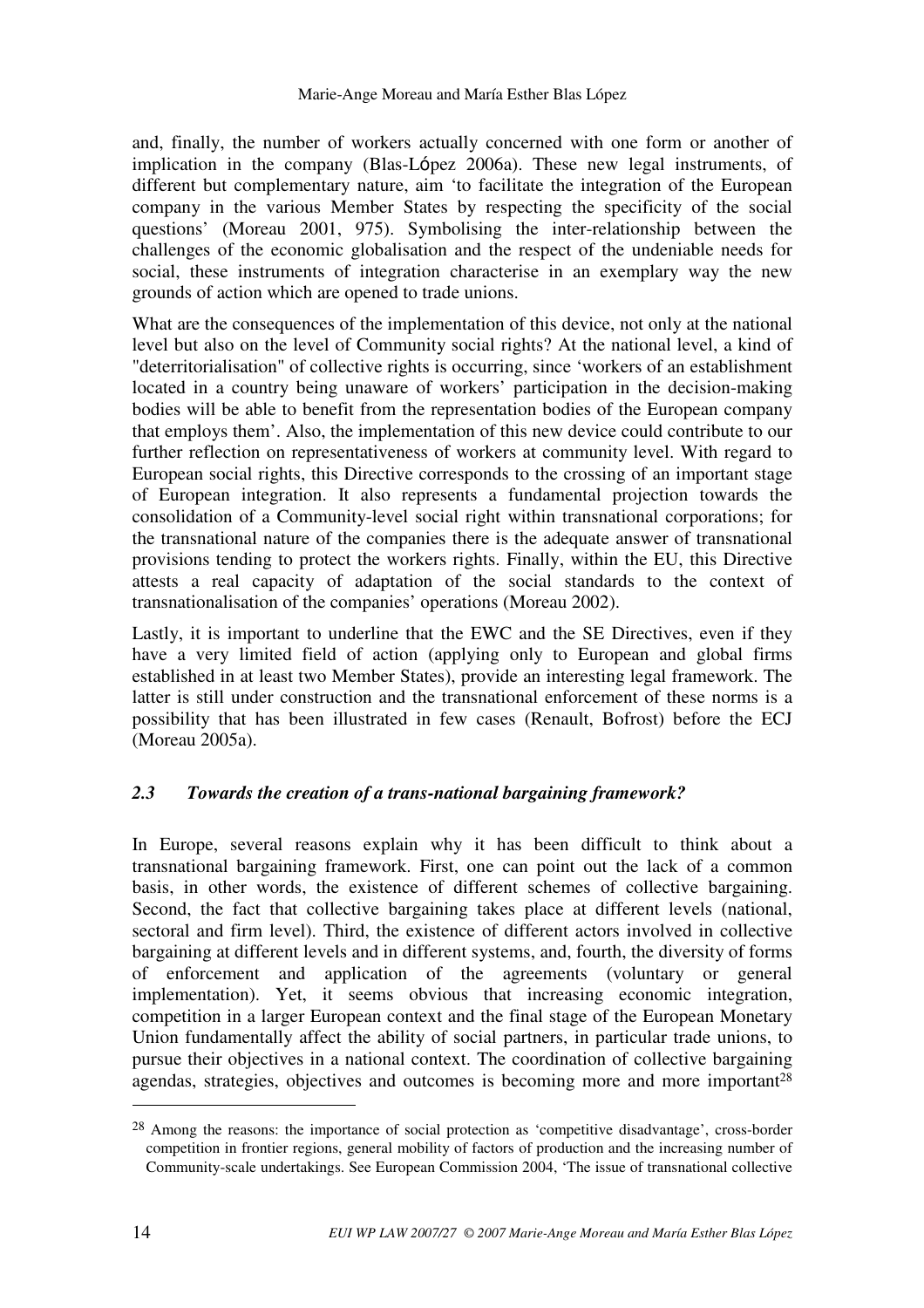However, few legislative tools are currently at the disposal of social partners to formalise the conduct and the results of transnational collective bargaining initiatives.<sup>29</sup> In the Social Agenda 2005-2010, the Commission stated its intention to create an optional framework for transnational collective bargaining.30 The Commission initiative aims to supplement the structure of European social dialogue, on the basis of articles 138 and 139 of the Treaty. In December 2005, the ETUC Executive Committee adopted a resolution on the coordination of collective bargaining in 2006. In this resolution the ETUC expressed that 'a framework of reference may be useful, though the criteria envisaged for its implementation and efficiency must be clear and precise'. The ETUC also expressed its disagreement with the working method and deplored UNICE's opposition to this initiative31 The ETUC also pinpointed several key aspects of this framework. First, the negotiating mandate and the right to sign transnational agreements must remain solely and strictly a trade union right, owing to their representativeness, long recognised by the Commission. Second, this new level must fit in the existing structure of collective agreements negotiated at various levels, but without changing or interfering with national powers and responsibilities, adding to and enriching the overall framework of negotiation already available. Third, concluded agreements must not be allowed to adopt the lowest common denominator from clauses already negotiated in collective agreements or national legislations. Concerning these points highlighted by the ETUC, the Commission underlined that

'[it] plans to adopt a proposal designed to make it possible for the social partners to formalise the nature and results of transnational collective bargaining. The existence of this resource is essential but its use will remain optional and will depend entirely on the will of the social partners'.

Further, some of the most important aspects of the Community action concern for instance the nature, the legal effect and the scope of Community initiative, the possibility to transform the collective agreement into Directives, its content, its different levels (firm, sectoral/regional, and European levels), requirements with regard to the issue of representativeness, bargaining procedure and legal effects (uniform definition at Community level or by reference to national legal systems?). The role of the jurisprudence of the ECJ will be an essential element in a transnational bargaining framework. The Court of Justice's specialisation in the field of labour law could be highly desirable as expressed by the ETUC in 2005, and possible sanctions and means of recourse, as well. For instance, direct applicability of autonomous agreements if they do not enter into force within a reasonable time limit could be a reasonable solution to this kind of problem. From a political point of view, a strong opposition has already been expressed by employers' associations, for they apprehend that a Community

<u>.</u>

bargaining and the future Social Policy Agenda', DG EMPL, 23.6.2004, p. 1. On the issue of the international collective agreement see Daugareilh 2005.

<sup>&</sup>lt;sup>29</sup> Furthermore, it seems that trade unions and employers' associations are not very interested in such a European framework. The Communication from the European Commission in February 2005 concerning the social agenda had very negative reactions from social partners.

<sup>30</sup> COM (2005) 33 final on 'The Social Agenda', 9.2.2005: 'It will give the social partners a basis for increasing their capacity to act at transnational level. It will provide an innovative tool to adapt to changing circumstances, and provide cost-effective transnational responses. Such an approach is firmly anchored in the partnership for change priority advocated by the Lisbon strategy.'

<sup>31</sup> See ETUC, 8.12.2006.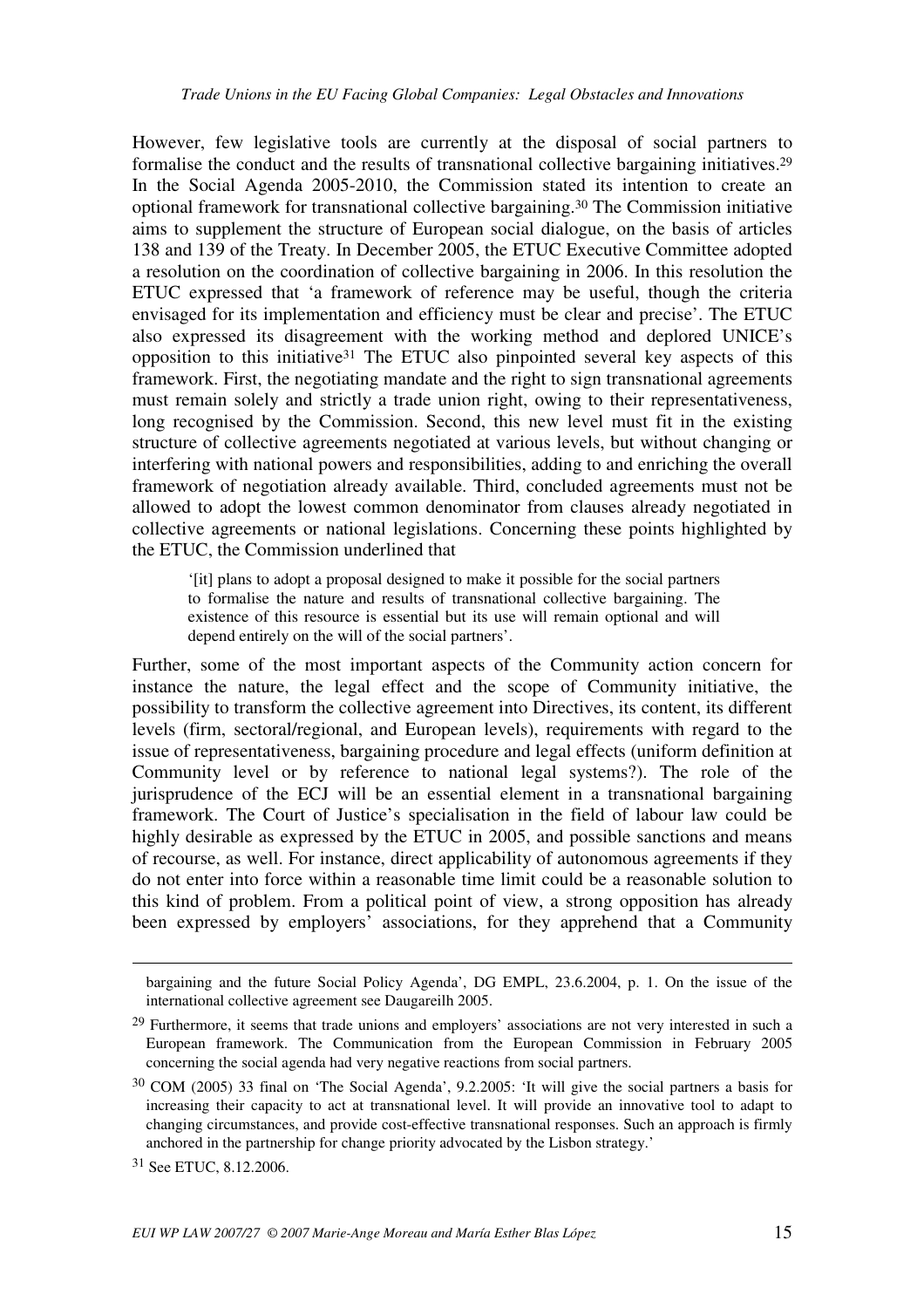initiative would strengthen the bargaining position of trade unions, and, as the ETUC has underlined, it 'must figure within a consistent framework that strengthens and regulates industrial relations at European level with an eye to bolstering the European social dialogue'.

## **Conclusion**

First, one can plausibly argue that there is limited control on the decisions that global firms make at the international level due to the traditional national action field of trade unions, firmly rooted in different historical backgrounds across the EU. In spite of the Europeanisation process of trade unionism, it seems that there is a great difficulty for trade unions in coping with the global dimension of the market. Most of these difficulties (in addition to ideological and political barriers) arise from certain significant obstacles to an adjustment of European trade unions to the MNCs' strategies.

A construction on the basis of national representativeness with national action that constitutes a barrier to a genuine European-level action and, what is more, a obstacle in outlining a clearly defined notion of representativeness at the European level.

Secondly, there exist the difficulties in taking into account MNC strategies in the framework of the European Social Dialogue. The changes created by globalisation in labour relations (employers and workforce sides) have had the consequence that national labour laws and national systems of industrial relations are powerless to respond to those transnational relations created by the MNCs. However, the EU appears to be a key place for the evolving of transnational social norms that certainly push for a broader development in the field of international bargaining, in spite of its limitations. In other words, European social partners have been given a key role to play, so there is a big potential, but it is far for being fully exploited.

Lastly, the absence of institutional evolution (absence of establishment of an adjusted balance of power within the framework of collective bargaining at European level) limits trade union action, and is difficult to reconcile with the recognition of fundamental rights in the European Constitution.

Furthermore, it seems that there is also a limited grip on the major social issues: individualisation of working relations, working flexibility and uncertain employment, relocation of activities or restructuring. The identification of new social regulation is a threat in the context of a globalised economy. These new regulatory techniques and legal norms must be able to respond to the specificities of the governance model of MNCs. Accordingly, at the European level there is a search for minimal and harmonised labour standards through the European social dialogue and transnational social norms. Indeed, the quasi-legislative role given to trade unions is a key element in the search for new regulation. Yet, on the other hand, and this is what appears through the EES, there is a drive towards new flexibilities, which represents a contradiction between its orientation, aiming at increasing the competitiveness of the EU and offering trade unions a very limited role beyond the elaboration of national plans, and the European social dialogue, focused on the protection of the workers' rights and granting social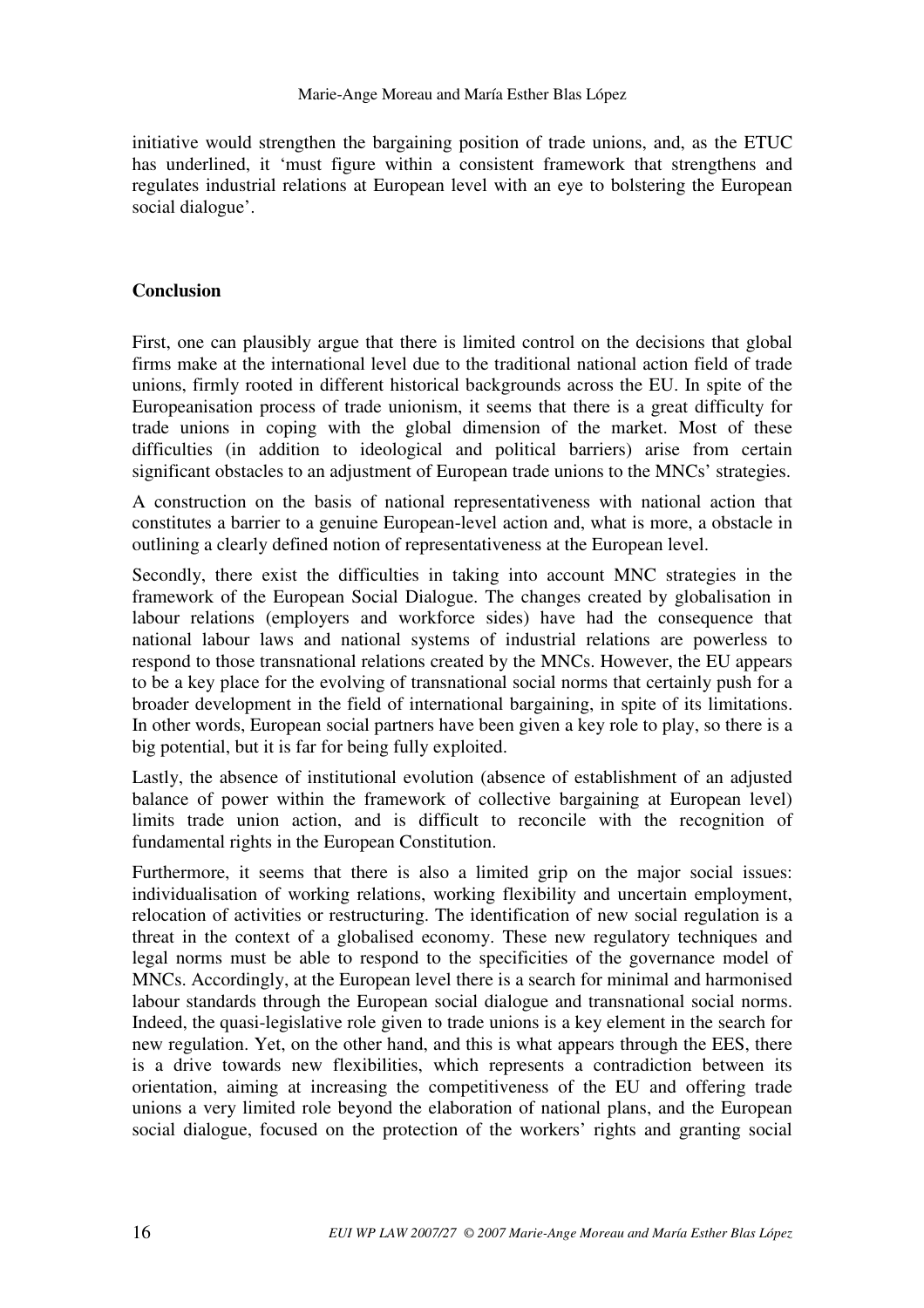partners a very important role to play in the evolution of the 'European social model' even if their action is still very limited.

Finally, as the ETUC has pointed out, the Community initiative meets an indubitable need as it 'must figure within a consistent framework that strengthens and regulates industrial relations at European level with an eye to bolstering the European social dialogue'. The questions concern its nature, content, legal effect, and the role of the ECJ in its interpretation. Regarding trade unions, their role is fundamental in the development of a transnational collective bargaining within the EU framework.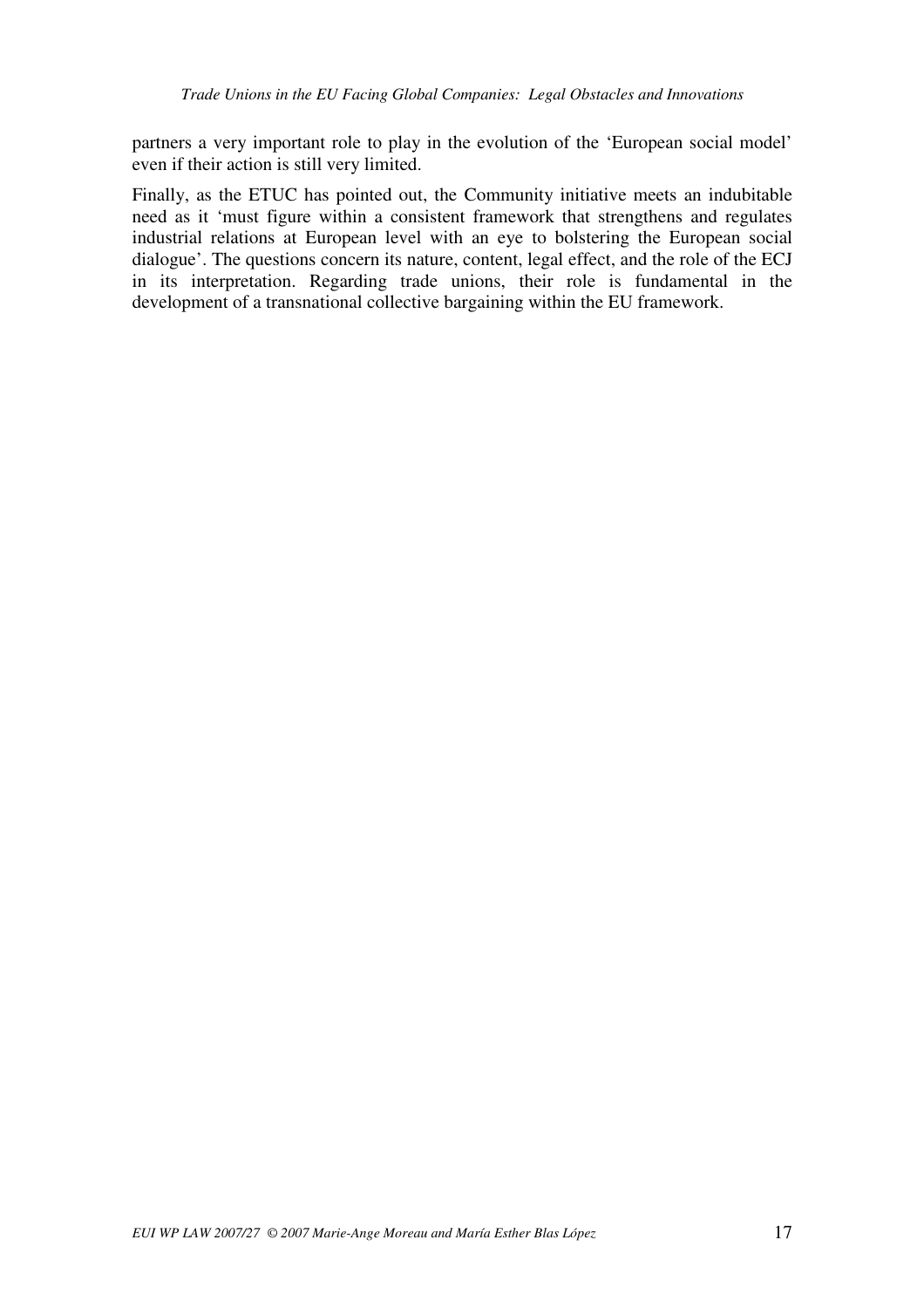#### **References**

- Arcq, Ettiene, Anne Dufresne, and Philippe Pochet. 2003. "The Employers: The Hidden Face of European Industrial Relations", *Transfer*, 9(2), Bruxelles: Institut syndical européen: 302- 321.
- Balme, Richard, and Didier Chabenet. 2000. « Dialogue social européen et transformations des négociations collectives », *Colloque CEVIPOF – CERI, SCIENCES PO*, Paris, 26 et 27 mai  $2000 \cdot 1 - 23$
- Bercusson, Brian. 1999. "Democratic legitimacy and European Labour Law", *Industrial Law Journal*, 28: 153-170.
- Blas-López, María Esther. 2006a. "Le cadre d'action des partenaires sociaux européens: Panorama, mutations et enjeux à l'heure de la mondialisation", *Droit Social*, nº5 Mai 2006: 1-24. Also published as *EUI Working Papers, RSCAS*, 2006/14: 1-40. *Available at*  http://www.iue.it/RSCAS/WP-Texts/06\_14.pdf.
- Blas-López, María Esther. 2006b. (Forthcoming) "Social Partners and the Representation of Women: European Perspectives in the Light of Global Challenges" in: *The Future of Gender Equality in the European Union.* S. Millns and M. Mateo (Eds), Palgrave.
- Braud, Maurice. 2000. « Représentation et représentativité syndicales au niveau européen. Quelques éléments », *Chronique internationale de l'IRES*, n° 66, septembre 2000: 105-112.
- Daugareilh, Isabelle. 2000. « Les sources juridiques des règles appliqués aux travailleurs des entreprises transnationales à structure complexe », *Syndicalisme et société*, vol.3, p.83-109.
- Daugareilh, Isabelle. 2005 « La négociation collective international » in : *Mondialisation, travail et droits fondamentaux*, Bruylant, Brussels, LGDJ, Paris.
- Dehousse, Renaud. 2002. "The open method of coordination: a new policy Paradigm", Paper presented at the First Pan-European Conference on European Union Politics "The Politics of European Integration: Academic Acquis and Future Challenges", 26-28 September 2002, Bordeaux.
- De la Porte, Caroline. 2002. "Is the open method of coordination appropriate for organizing activities at European level at sensitive policy areas", *European Law Journal* 8 (38), p. 41.
- De la Porte, Caroline and, Philipe Pochet. 2002. "The European Employment Strategy: Existing Research and Remaining Questions", *Journal of European Social Policy*, 14, (1), February: 71-79.
- De la Porte, Caroline and, Philipe Pochet. 2004. *Building Social Europe through the Open Method of Coordination*, P.I.E. Peter Lang, Bruxelles: 1-93.
- De Schutter, Olivier. 2005. « L'affirmation des droits fondamentaux dans la Charte de droits fondamentaux de l'Union Européenne », in : A. Lyon-Caen and P. Lokiec (eds), *Droit fondamentaux et droit social*: 145-183.
- Dølvik, Jon Erik. 1997a. *ETUC and Europeanisation of Trade Unionism in the 1990s*, ARENA Report No. 1.
- Dølvik, Jon Erik. 1997b. "Redrawing Boundaries of Solidarity?" Doctoral Dissertation, ARENA Report No. 5, Fafo Report No. 238.
- Fulton, Lionel. 2000. « Royaume-Uni. Un syndicalisme refondé par ses adhérents », *Chronique. Internationale IRES*, Janvier 2000, p. 82.
- Sciarra, Silvana. 1999. "The employment title in the Amsterdam Treaty: a multi-language legal discourse", D. O'Keeffe and P. Twoney (Eds.), *The Treaty of Amsterdam*, Hart Publishing, p. 158.
- Gobin, Corinne. 1998. "The European Trade Union Confederation and Collective Bargaining at the European Level", in: E. Gabaglio and R. Hoffmann (Eds.), *The ETUC in the Mirror of Industrial Relation Research*, Brussels: ETUI: 171-206.
- Gobin, Corinne. 2000. « Union Européenne et dévaluation du contre pouvoir syndical », in: Annie Fouquet, Udo Rehfeldt *et al.* (Eds), *Le syndicalisme dans la mondialisation*: 137-146.
- Gobin, Corinne. 2004. « La mise en place d'un syndicalisme transnational en Europe : les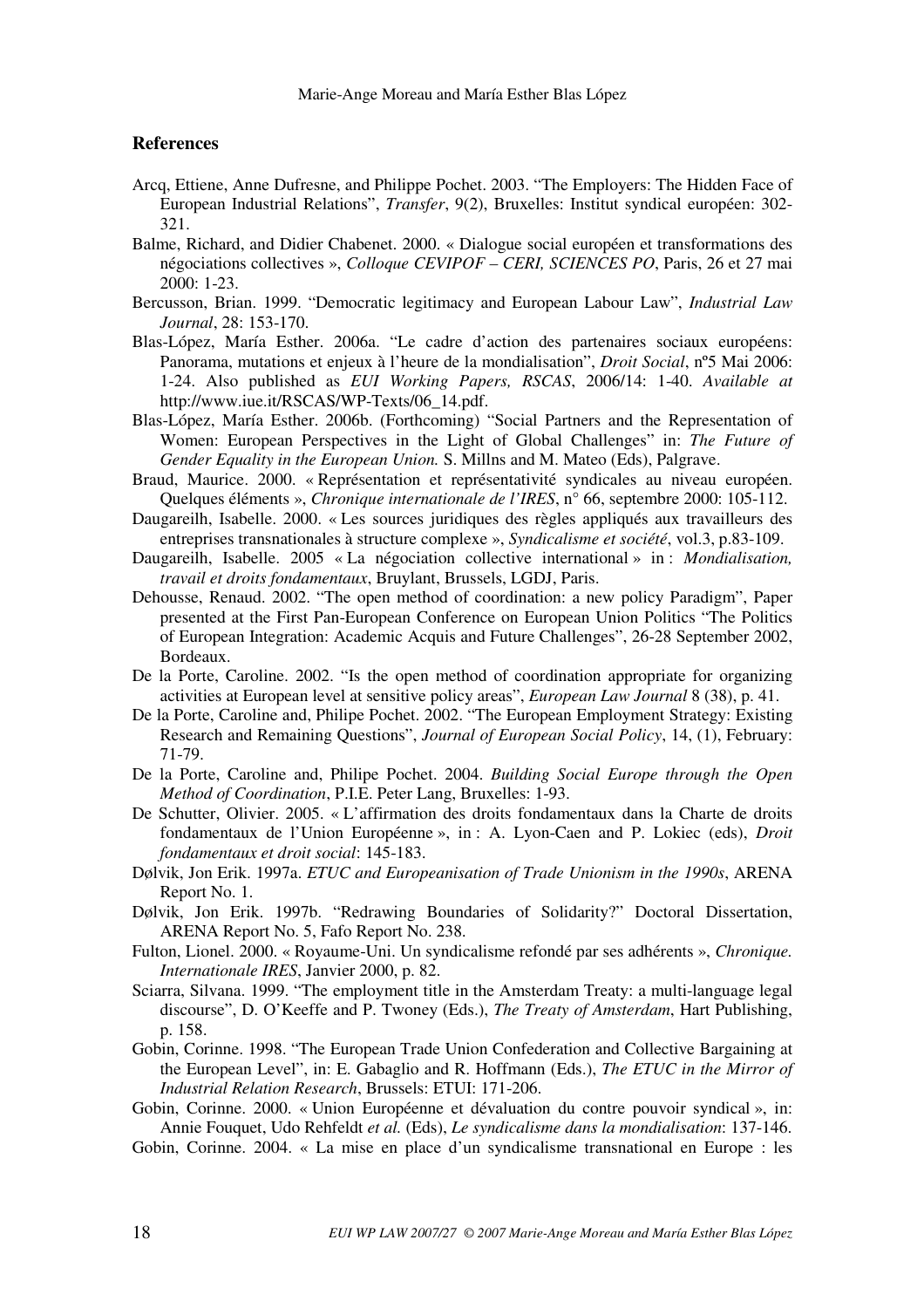principaux obstacles », Réunion FESAL 15-16 octobre 2004: 1-3.

- Goetshy, Jannine. 1999. The European Employment Strategy: Genesis and Development" *European Journal of Industrial Relations*, 5 (2): 117-137.
- Goetshy, Jeannine. 2003. "The European Employment Strategy, Multi-level governance and Policy Coordination, Past/Future/Present", in: Zeitlin et Trubeck (dir.), *Governing Work and Welfare in a Economy: European and American Experiences*, Oxford University Press: 61-88.
- Hege, Adelheid. 2000. « Allemagne, représentativité des salariés de l'établissement : bilan d'étape de fin de siècle », *Chronique internationale IRES,* janvier 2000, p. 66.
- Landier, Hubert and Daniel Labbé. 2004. « L'Europe des Syndicats », in : *Les organisations syndicales en France. Des origines aux évolutions actuelles*, Editions Liaisons Sociales: 187-216.
- Laloum, Sylvaine. 1995. « La directive sur les comités d'entreprise européens : l'importance d'une transition », *Droit social*: 1026-1035.
- Laulom, Silvaine and ChristopheVigneau. « Actualité du rapprochement des législations en matière de relations professionnelles", *Droit social*, p. 526.
- Moreau, Marie-Ange. 1997. « À propos de l'affaire Renault », *Droit Social*: 493-509.
- Moreau, Marie-Ange. 2001. « L'implication des travailleurs dans la société européenne », *Droit Social*: 967-976.
- Moreau, Marie-Ange. 2002. « L'action syndicale en Europe », in : B. Lardy-Pélissier et J. Pélissier (dir.), *Le syndicalisme salarié,* Dalloz: 59-80.
- Moreau, Marie-Ange. 2003. « Le territoire Aspects européens et internationaux Des rattachements territoriaux nationaux à la transnationalité des normes du travail », *Semaine sociale Lamy*, 20 octobre 2003, nº 1140: 82-87.
- Moreau, Marie-Ange. 2005a. (Forthcoming). "The Originality of Transnational Social Norms as an answer to Globalisation", Paper presented at King College Seminar organized by Brian Bercusson, London June 2004
- Moreau, Marie-Ange. 2005b. « L'internationalisation de l'emploi et les délocalisations en Europe : perspectives juridiques », *EUI Working Paper LAW,* No. 2005/09: 1-40.
- Moreau, Marie-Ange. 2005c. "European Fundamental Social Rights and Economic Globalization", in: *Social Rights in Europe*, Ed. G. de Búrca and De Witte, B., Oxford University Press: 367-382.
- Moreau, Marie-Ange, and María Esther Blas López, 2005. "The evolving structure of Collective Bargaining in Europe 1990-2004", National Report Luxembourg, Research Project Cofinanced by the European Commission and the University of Florence, *available at* http://eprints.unifi.it/archive /00001167/01/Lussemburgo.pdf
- Moreau, Marie-Ange, and Gilles Trudeau. 2000. "The Social Effects of Globalization on Labour Law", *The Impact of Globalization on National and Regional Systems of Industrial Relations and Employment Relations*, Vol. 2, Track 2, 12<sup>th</sup> World Congress Tokyo 2000, 73-83.

Mouriaux, René. 1998. *Crises du syndicalisme français*, Clefs politiques, Montchrestien.

Mucchielli, Jean-Louis. 1998. *Multinationales et mondialisation*, points seuil.

- Lyon-Caen, Antoine. 1997. « La négociation collective dans ses dimensions internationales », *Droit Social*, nº 4: 352-367.
- Murray, Gregor, and Gilles Trudeau. 2004 "La régulation sociale de l'entreprise mondialisée? Introduction" *Relations Industrielles* 2004, vol 59 (1), p. 3-26.
- Radaelli, Claudio M. 2003. "The Open Method of Coordination, a new governance architecture for the European Union?" Stockholm: Swedish Institute for European Policy Studies.
- Rainelli, Michel, Laurence Boy, and Hanns Ullrich (Eds.). 2003. *L'ordre concurrentiel: Mélanges en l'honneur d'Antoine Pirovano*.
- Reale, Analisa. 2003. "Representation of Interests, Participatory Democracy and Lawmaking in the European Union: Which Role and Which Rules For the Social Partners?" *Jean Monnet Working Paper* 15/03, NYU School of Law.